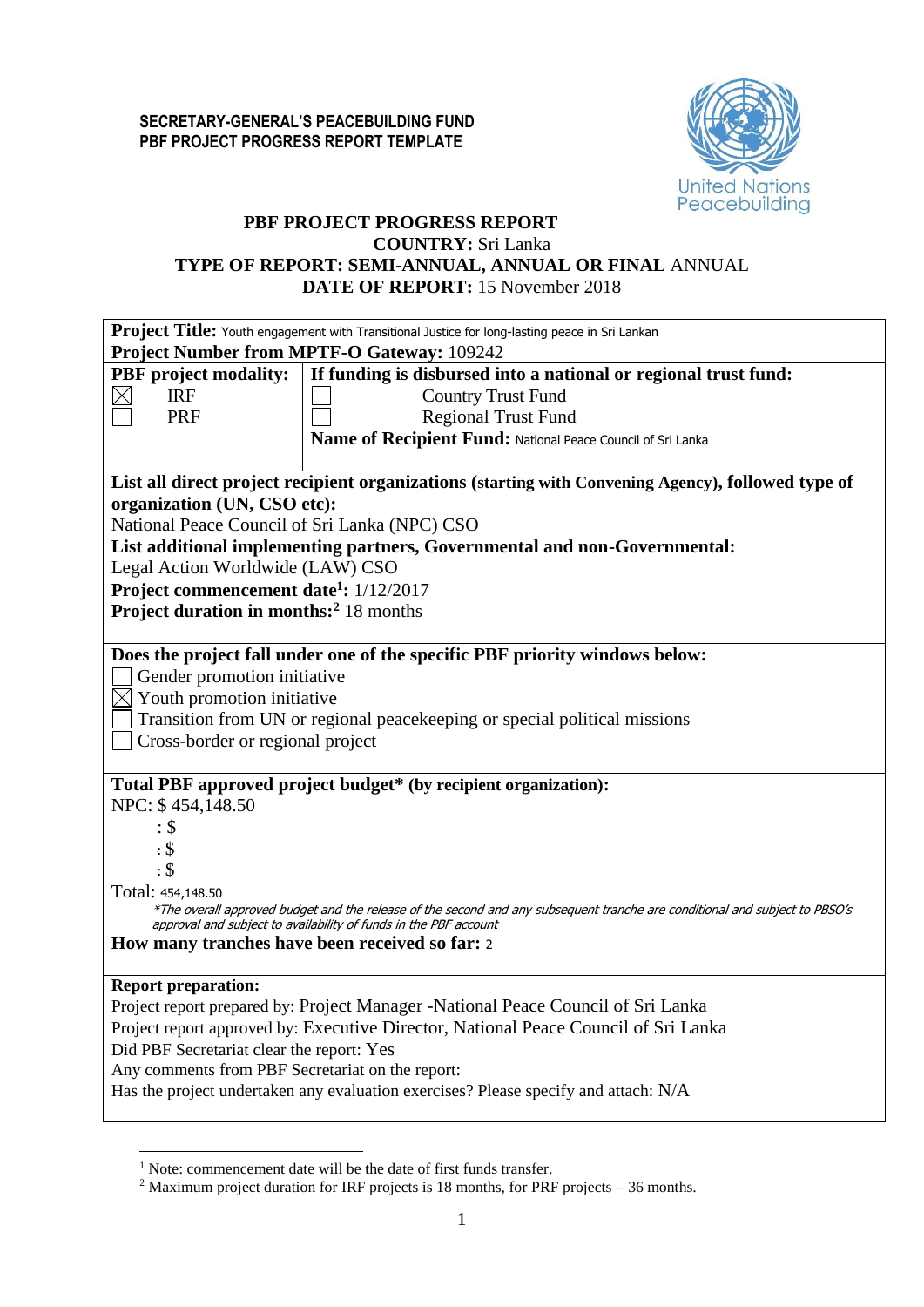#### *NOTES FOR COMPLETING THE REPORT:*

- *Avoid acronyms and UN jargon, use general / common language.*
- *Be as concrete as possible. Avoid theoretical, vague or conceptual discourse.*
- *Ensure the analysis and project progress assessment is gender and age sensitive.*

# **PART 1: RESULTS PROGRESS**

### **1.1 Overall project progress to date**

Briefly explain the **status of the project** in terms of its implementation cycle, including whether all preliminary/preparatory activities have been completed (1500 character limit): The project has already reached more than 1500 young leaders across the country with direct TJ workshop and follow up activities.This includes 730Females and 214war victims. With the University Grants Commission's(UCG)official approval NPC has managed to access all 12 state universities. Under the Outcome2, TJ trainings have been already conducted in 08 universities and 04 universities have already completed their follow-ups. Under Outcome 3, 10 TJ workshops were successfully completed covering 21 districts. Also 19 district level follow ups have been completed. In all 18 training, representatives from Secretariat for Coordinating Reconciliation Mechanism (SCRM) were actively engaged. LAW facilitated a 'mentoring' relationship between Jaffna Law Department and Harvard International Human Rights Clinic (IHRC).LAW delivered 3TJ workshops to 4 Law Faculties in Sri Lanka for 83 students. This comprised of a 4-day residential course for Colombo Law School, a 2day course at Jaffna University and a 1-day seminar for students completing the first post-graduate diploma in TJ in Sri Lanka at the BCIS. A week-long study tour was conducted for 3 universities (Jaffna, Colombo and Eastern University) to Harvard IHRC where law faculty staff learned how to establish and run a human rights clinic. As the issues discussed are controversial, the project generated considerable threat.The project implementation may be become problematic due to the political uncertainty and change of government.

Given the recent/current political/peacebuilding/ transition situation/ needs in the country, has the project been/ does it continue to be **relevant** and well placed to address potential conflict factors/ sources of tensions/ risks to country's sustaining peace progress? Please illustrate. If project is still ongoing, are any adjustments required? (1500 character limit)

The National Unity government's SCRM under Prime Minister's office supported NPC to get the access from UGC. With the political support, NPC could conduct TJ workshops in Universities.The aim of the project is to mobilize young people for TJ efforts initiated by government that derive from 30/1 UN resolution. The TJ efforts in SL in danger due to the political instability. If opposition takes over, it's most likely that they won's support TJ initiatives especially the initiatives led by National Unity Government regardless of its impact. The opposition has portrayed a false picture on TJ process in Sri Lanka such as Office of Missing Person(OMP) is to target "War heroes" and Reparation bill is to support LTTE. It led to confusion among public about TJ. There have been demands insisted that Sri Lanka should withdraw from Geneva 30/1 resolution and stop NGOs receiving funds directly from international organisations. If there is a shift in political power, the project strategy will change such as working towards pluralism. There has been criticism of the OMP, relating to its impartiality. The TJ workshop in Colombo addressed this issue head-on when a Commissioner from the OMP challenged popular myths regarding its work.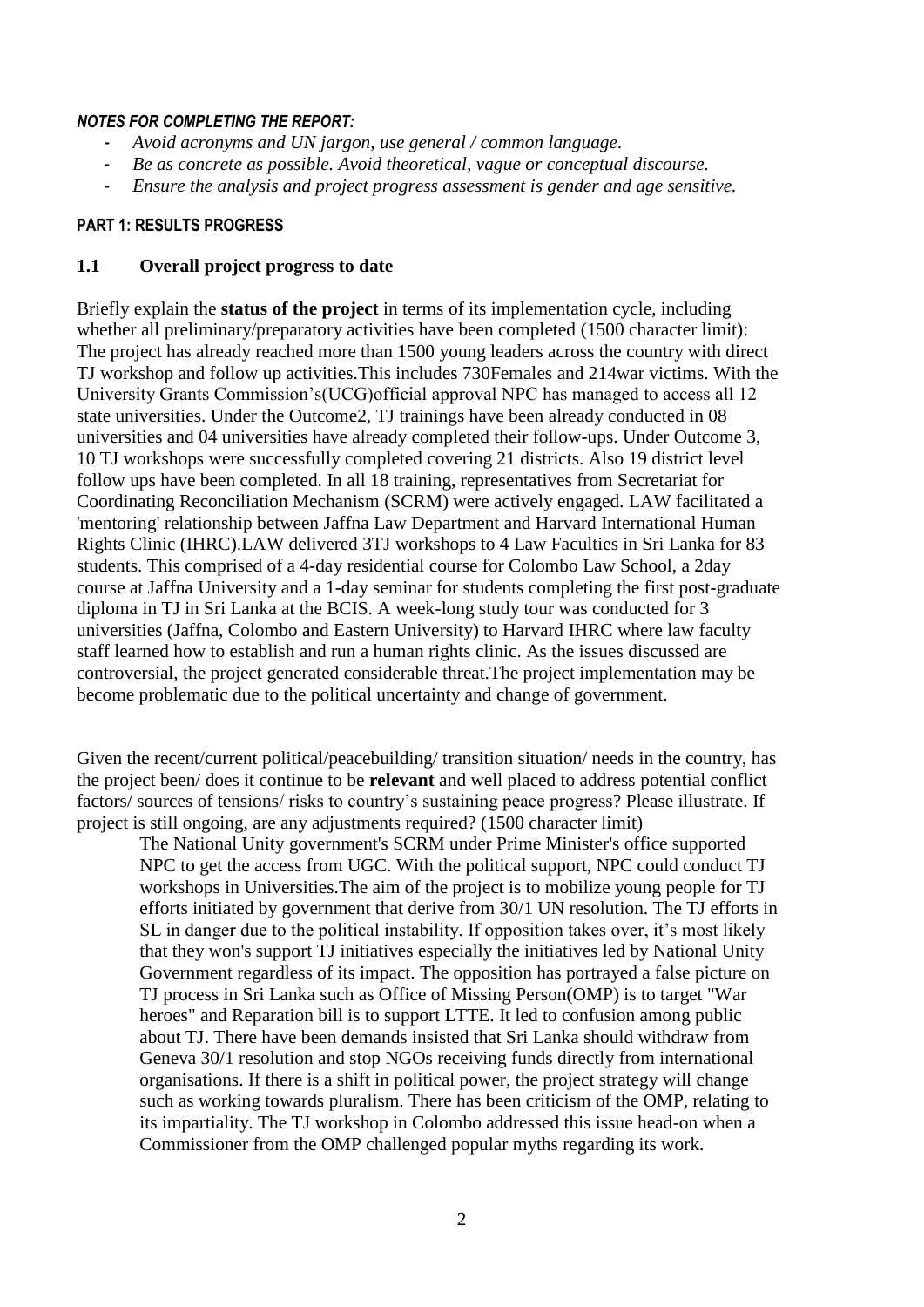Additionally, Jaffna human rights clinic will serve the families of the disappeared and aims to assist the linkage between them and the OMP.

In a few sentences, summarize **what is unique/ innovative/ interesting** about what this project is trying/ has tried to achieve or its approach (rather than listing activity progress) (1500 character limit).

TThis project exclusively targets young people. It has made considerable a impact to involve young women and war victims in the national level discussion on TJ. Through this project young people have been provided with the "Safe space" to discuss their ideas in their raw forms. the majority of young people say that "We all are Sri Lankans. We are all children of Mother Lanka. We don't have any issues in SL and we should move on and there is no need to deal with past". Through this project these narratives are been challenged and look in the dealing with past in a critical manner. The workshop activities are been designed in a way that young people are pushed have to difficult conversation such as "war crimes and ethnic issues". The workshops conducted through "Edutitainment= (Entertainment+Education).Young people have these constructive conversations through interactive activities. This project also built the bridge between high level decision markers on peace and reconciliation and young people. Youth have the opportunity to listen to the government officials and they listen to youth. The focus on instilling values of social harmony and TJ among SL's future lawyers through workshops and the establishment of a human rights clinic is an innovative approach to peace building. The approach of using high-quality and high-profile mentors, is intended demonstrate the impact these young lawyers could have on Sri Lanka's reconciliation process.

# Considering the project's implementation cycle, please **rate this project's overall progress towards results to date**:

on track with significant peacebuilding results

In a few sentences summarize **major project peacebuilding progress/results** (with evidence), which PBSO can use in public communications to highlight the project (1500 character limit):

The TJ workshop student led follow ups in art forms shows meaningful youth engagement in the TJ process in Sri Lanka. With the knowledge and skills young people gained at the workshop, they have developed street dramas, short film, conducted debate, opinion survey and forum theater. The key challenge in the peace building aspect is involvement of people, especially when young people have a lot of other options at their fingertips. When youth with different political ideologies and diverse backgrounds come together, it's a difficult task is to push them to work on controversial topic such as TJ. The project managed to convince youngsters to work as a diverse team towards peace and reconciliation in the universities in district level under the umbrella for Justice for people. This project builds a bridge between youth and SCRM in real time and allows youngsters to get present information on government TJ policies and activities. The project was successful in its application to Harvard Law School for the prestigious Henigson Fellowship. The legal fellow has joined LAW to work on the Project. A mentoring relationship has been established between Harvard IHRC and Jaffna University, under which a human rights clinic will now be established in Jaffna - a former conflict hot spot. It will have a dual purpose, (1) to provide students with practical human rights and TJ skills and(2) serve the local communities' HR needs.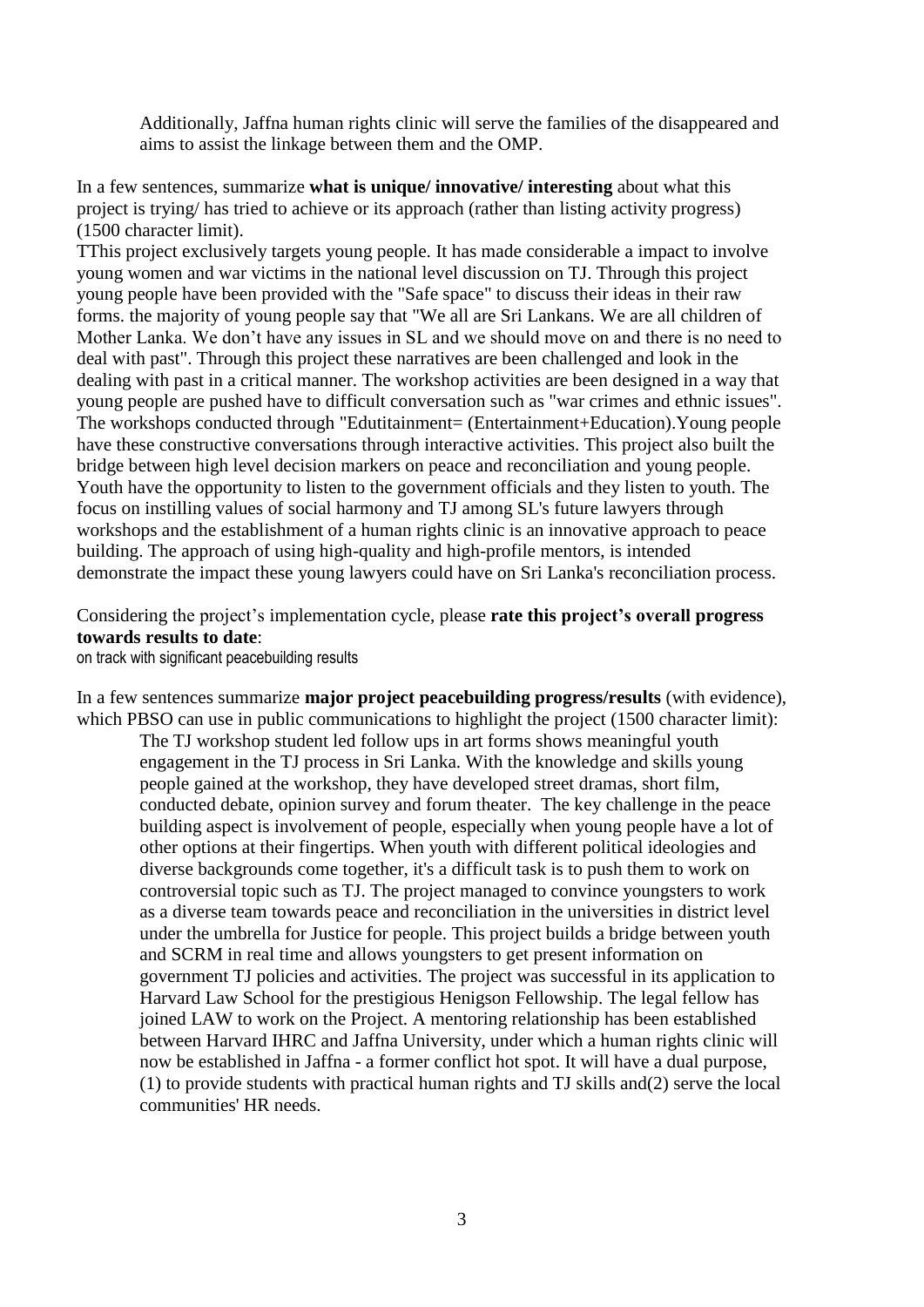In a few sentences, explain how the project has made **real human impact**, that is, how did it affect the lives of any people in the country – where possible, use direct quotes that PBSO can use in public communications to highlight the project (1500 character limit):

In terms of the transitional justice workshops for 83law students:100% were satisfied with the quality, 95% reported that the workshop had influenced ther choice of future career,&90% expressed an intention to practice in social harmony or TJ in the next10 years. Student feedback included the following quotes: "The course has had the influence of showing me that transitional justice is a concept that is practically useful and therefore a possible choice of future career." "I aspire to become a Truth Commissioner in Sri Lanka...and I see myself working in this area in the future to serve the Sri Lankan public."Yesith Yasasvun, University of the Visual and performing Arts stated that NPC's program provided them a holistic picture on civil war of Sri Lanka and TJ and they were able to clarify on a lot of false information given to them through media. Apart from the participants, even the university staff were influenced by the project and they are willing to contribute to TJ process in Sri Lanka within their capacity. Mr.Yogaraj,Senior lecturer of Political science, Eastern University of Sri Lanka stated "NPC is completing a huge social responsibility by educating university students with this timely & needed subject to a country like Sri Lanka which is going through a difficult a post war period. Meanwhile,I was searching for a subject area to complete my PhD.When I was given a chance to coordinate the University program for NPC, it inspired me to take TJ as my subject area

If the project progress assessment is **on-track**, please explain what the key **challenges** (if any) have been and which measures were taken to address them (1500 character limit).

Sri Lanka is in the theory of of Political uncertainty following the sacking of the Prime Minister by the president and the dissolution of parliament.This is being challenged in the supreme court.One of the main components of the Training is to educate youth on SL government's TJ approachin SL.However,it's not yet known at this time which political party would come in to power and how they would approach TJ. There are 04 more university training, 08 follow ups in the universities and the final TJ champions event need to be completed.If the future government is reluctant to support TJ process and the space for civil society actors narrowed,it's going to be difficult to approach young people. NPC carried out programs in universities with the support of SCRM under prime minister's office which currently shut down due to power struggle. Till we have an answer for the political crisis,the project will maintain a low profile. Visibility aspects of UN (banners and other visibility material) are downplayed.Project online interactions are been limited.Harvard IHRC had a busy schedule and it was a challenge to find the best week for the study tour early in the year.October 2018 was selected and to address that this was later in the year than planned, the Project decided to take steps towards the establishment of the human rights clinic in Jaffna prior to the study tour, including selection of thematic topics, and appointment of the Clinical Director.

If the assessment is **off-track**, please list main reasons/ **challenges** and explain what impact this has had/will have on project duration or strategy and what **measures** have been taken/ will be taken to address the challenges/ rectify project progress (1500 character limit):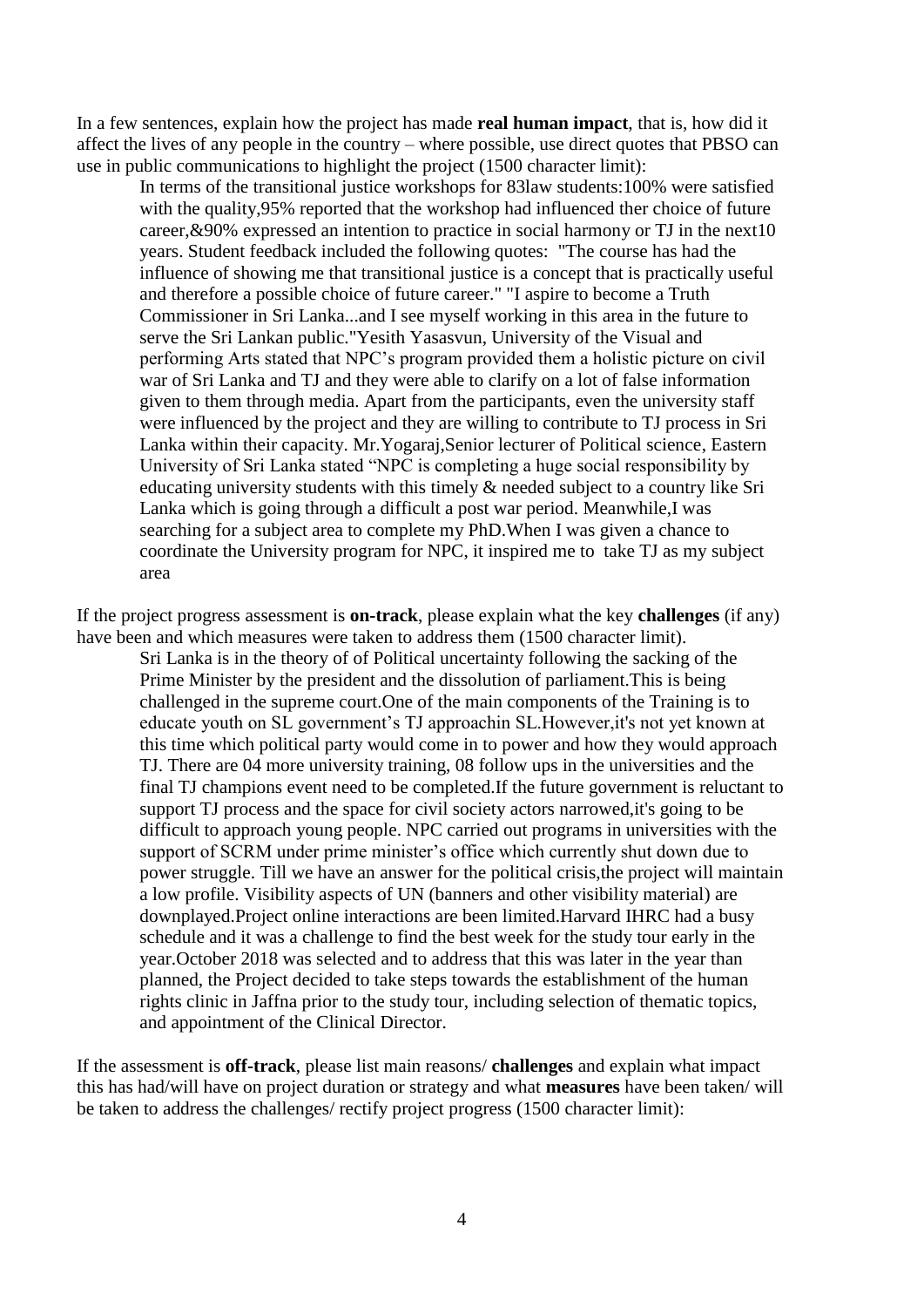Please attach as a separate document(s) any materials highlighting or providing more evidence for project progress (for example: publications, photos, videos, monitoring reports, evaluation reports etc.). List below what has been attached to the report, including purpose and audience.

1.Art by Yashith, University of the Visual and Performing Arts- TJ workshop participant

2. 2. Project activity pictures

https://drive.google.com/open?id=1VJvYfkr4S2eIcG-a4DF\_AORbjfKlYnFx

I. Stage performance on Transitional Justice by Eastern University of Sri Lanka– Students were able to reach out for 700 freshers during their follow up initiative on TJ through a strong stage play

II.Four pillars for justice – Students were able to reach out for 700 freshers during their follow up initiative on TJ through a strong stage play

III.Interactive session on social justice – Training on Transitional Justice, Ratnapura IV.Youth presentation on Power and impact of Social media - Training on Transitional Justice, Kurunegala

V.Women for Transitional Justice – Training on Transitional Justice, Northern Province

VI.Trust building within diverse communities - Training on Transitional Justice, Kandy

VII. Introducing TJ - University of Jaffna

VIII.Panel discussion on role of young people in TJ – University of Jaffna

IX.Youth led follow up on TJ, a pocket meeting with youth clubs in Kaluthara district – Kaluthara

X. Contemporary Theatre performance on myths surrounding TJ- University of the Visual and performing arts

03. Stage performance on Transitional Justice by Eastern University of Sri Lanka– Students were able to reach out for 700 freshers during their follow up initiative on TJ through a strong stage play - Draft video clip –

https://www.youtube.com/watch?v=5-R4bxQyoUk&feature=youtu.be

04. Will TJ in Sri Lanka generate unity among ethnicities? or will make problem worse? - Debate by University of Jaffna - https://youtu.be/MwYk37mOixQ

05. Youth opinion survey on TJ, Peace and Reconciliation - University of Kelaniya (Draft)

https://www.youtube.com/watch?v=qCMvuRuaoyM&feature=youtu.be

06. "Reparation"- Short film by South Eastern University of Sri Lanka – Draft https://youtu.be/EJ0FCtopAdQ

07. Training narrative reports & M&E analysis

# **1.2 Result progress by project outcome**

*The space in the template allows for up to four project outcomes. If your project has more approved outcomes, contact PBSO for template modification.*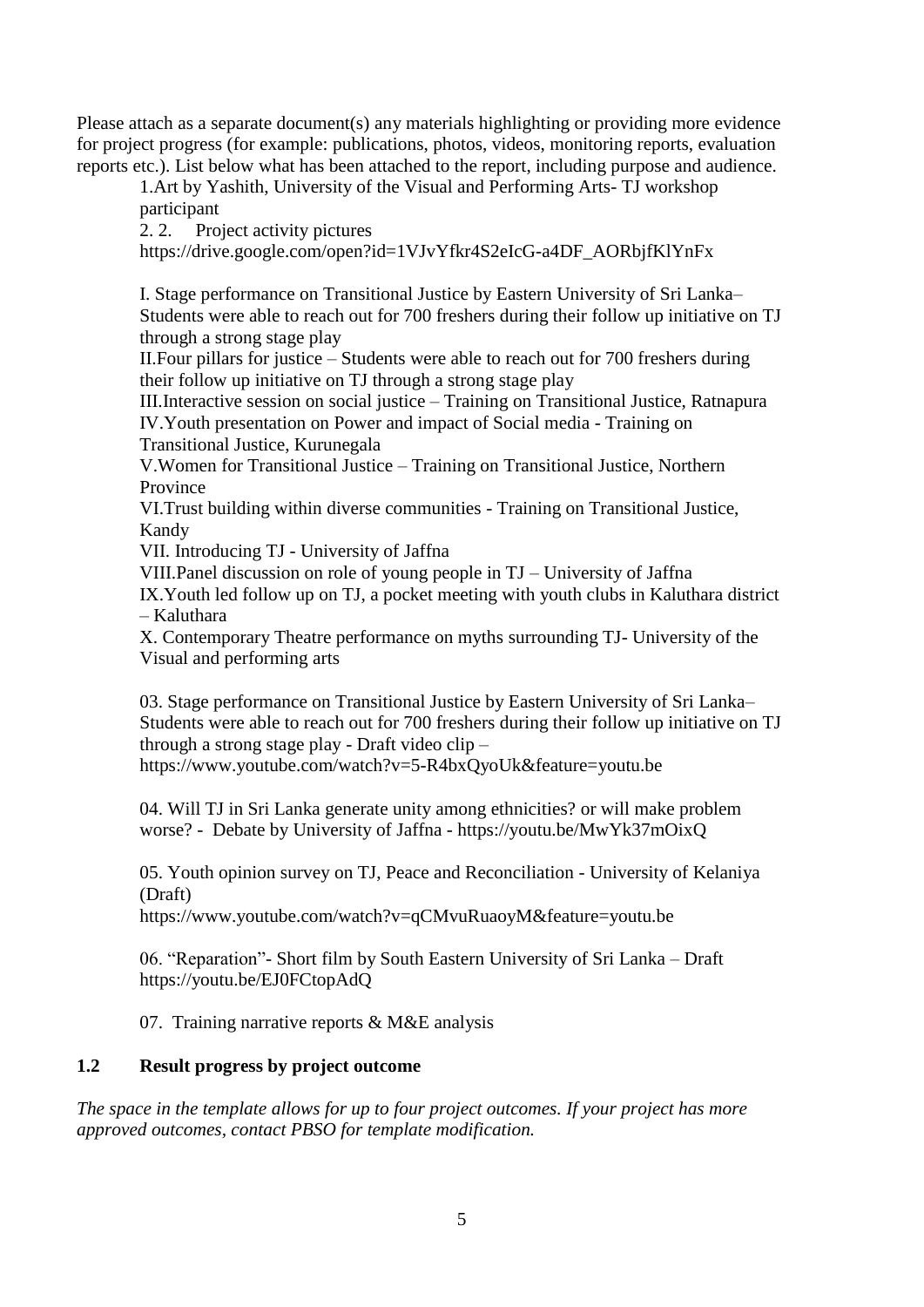**Outcome 1:** Ethnically diverse law students develop legal knowledge and skills required to help advocate for and implement a transitional justice mechanism

## **Rate the current status of the outcome progress: on track**

**Progress summary:** *Describe main progress under this Outcome made during the reporting period (for June reports: January-June; for November reports: January-November; for final reports: full project duration), including major output progress (not all individual activities). If the project is starting to make/ has made a difference at the outcome level, provide specific evidence for the progress (quantitative and qualitative) and explain how it impacts the broader political and peacebuilding context. Where possible, provide specific examples of change the project has supported/ contributed to as well as, where available and relevant, quotes from partners or beneficiaries about the project and their experience. (3000 character limit)?* 

Human Rights Clinic: A one-week Clinical Exchange Programme (study tour) was conducted at Harvard in October 2018. 5 participants learned about the structure and functioning of a human rights clinic. The dual purpose of a clinic was noted:

1.To protect the human rights of individuals and communities around the world, and 2. To provide students with practical experience of human rights lawyering.

Participants learned about the practicalities of setting up a clinic, including: selection of students, project development and activities, syllabi, credit systems, and evaluations. Highlights included: (A) A workshop on Clinical Design and teams of Harvard Clinic staff and students worked with Jaffna staff to brainstorm models for the Jaffna clinic. This cross pollination resulted in a vision for a workable clinical structure compatible with Jaffna University, mapping out of stakeholders and how the clinic would function to serve the local community and provide students with a practical human rights education.

(B) The observation of the clinic's mock fact-finding trip to the fictional country where a human rights violation had occurred. One participant described it as "a realtime situation planned and executed.. with meticulous preparations.. making students learn every inch of the way." Follow up will be conducted during the next period and a full report provided.

Transitional Justice Courses: LAW held 2 transitional justice workshops over five days in August and September 2018 in Jaffna and Colombo for 65 students. The workshops were interactive – practical exercises were used, and students were encouraged to voice their opinions and ask questions. The four pillars of transitional justice: Truth-seeking, Prosecutions, Reparations and Institutional reform/guarantees of non-repetition were presented, using interactive teaching methods to ensure students took away a deep understanding of the mechanisms. Comparative examples were used, including Sri Lanka, and students were asked to work in groups and present their work. This included recommendations on the mandate and thematic topics for Sri Lanka's Truth Commission. Interestingly, when discussing prosecutions, students were asked what type of court should deal with Sri Lanka's conflict: In Colombo, the prevailing view was a domestic accountability mechanism and in Jaffna, a hybrid model. Please refer to the training report for a detailed review of the training.

A one-day seminar on transitional justice was also delivered to 23 post-graduate students on the comparative situations of South Africa, East Timor and Sierra Leone at BCIS post-graduate transitional justice course and a sample presentation is provided.

Curriculum Development: One further syllabus was provided by Harvard IHRC (total 3), relating to simulations of human rights situations for use in mock fact-finding missions.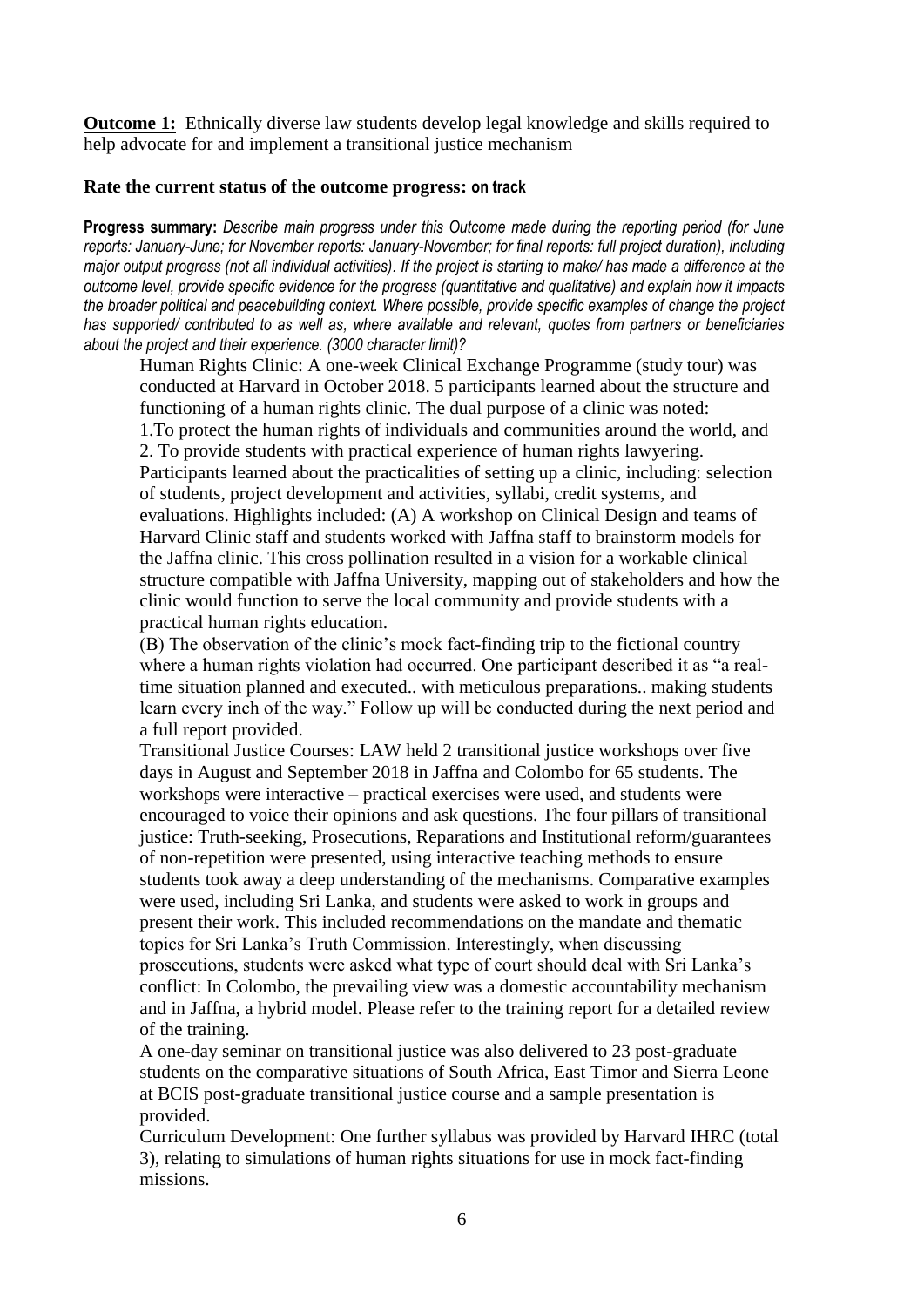**Outcome 2:** Ethnically diverse university students help disseminate correct information and facilitate dialogue on transitional justice and reconciliation benefits and approaches

# **Rate the current status of the outcome progress: on track with significant peacebuilding results**

## **Progress summary:** *(see guiding questions under Outcome 1)*

Purpose of this outcome is to initiate discuss TJ in 12 Sri Lankan universities. Workshops in 08 universities have been carried out and 04 follows are been completed so far. Up to now, 379 (F-233&M-146) students were directly trained under these workshops. Even though these workshops were targeting students at the universities, in some universities, faculty deans and senior lectures in political science sections also actively took part. A senior lecturer on political science at Eastern University of Sri Lanka, and the project coordinator appointed by the university has undertaking his PHD reading in TJ after participating in the workshop. In 04 universities, the leading trainers were requested by Vice Chancellor and register to conduct the TJ discussions with academic staff in the respective universities. These were unexpected positive outputs and they will have a long-standing impact on the TJ discourse in Sri Lanka. Students at Eastern university of Sri Lanka developed a street drama on TJ and staged it during a university fresher's induction program where more than 700 students from different parts of Sri Lanka participated. And the students took this stage play to grassroots level such as youth clubs and schools without even expecting any funding support from NPC. University of Jaffna organized a debate competition titled "Do we see the possibility of TJ in Sri Lanka to Generate Unity among Ethnicities?" for the university's art week where more than 2000 students participated. The debaters highlighted pros and cons of implementation of Transitional Justice in Sri Lanka. The South Eastern University of Sri Lanka developed a short film that emphasise the need of reparation. University of Kelaniya have developed an opinion survey video that captures ideas of young people on TJ, peace and reconciliation targeted towards policy makers. University of Colombo is working on a TJ week which includes film screening, forum theatre and panel discussions. The post workshop M&E evaluations indicate that 96 % of students started to believe that TJ is essential for SL. more than 90 % students have said that TJ is important to achieve reconciliation in Sri Lanka. 89 % have said the workshop was relevant to current political context in Sri Lanka. 90% students have mentioned that they will clarify myths on TJ to their friends and community leaders. 90 % students mentioned that training has inspired them to take some action and helped them to gain confidence to pass the knowledge to others. It's evident that university students have initiated positive dialogues on TJ with their peers in the university

**Outcome 3:** Community youth leaders are mobilized to increase understanding of peace building within local youth groups

#### **Rate the current status of the outcome progress: on track**

#### **Progress summary:** *(see guiding questions under Outcome 1)*

Under this outcome, all TJ trainings have been completed on due time. (21 districts combined in to 10 two days residential programs with the participation of 427 grassroots level leaders (M-272&F-155). Up to now, youth led follow up sessions are been completed in 19 different districts with the participation of 621 district leaders representing various youth clubs and civil society organisations ;( M-324&F-297). These grassroots level sessions have been organised as pocket meetings where average of 20-25 influential young people partook in informal settings. There were many interesting discussions took place in these trainings. For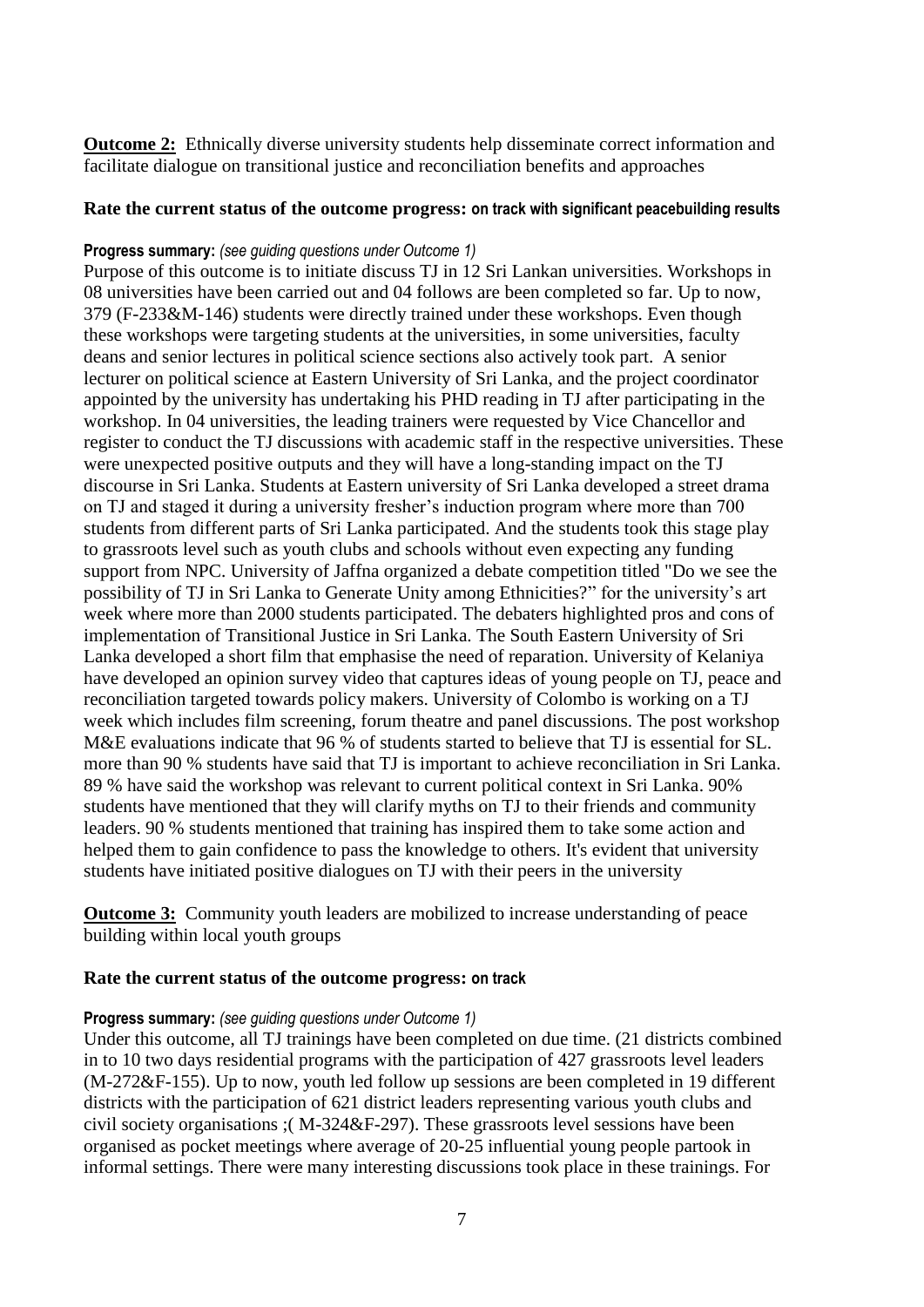an example, most the TJ workshop participants from North believed that in the war, an army soldier killing a LTTE combatant was a war crime. And they were reluctant to accept the war crime allegations against LTTE. They blindly believed in whatever the Tamil politicians say and what's been said in bias media such as Tamil win. And they had no trust in gaining justice in Sri Lanka. Their only aim is to seek for international support carry out war crime investigations in Sri Lanka. In South, youth believed that NGOs are creating problems in the "peaceful" country with the support of UN and Tamil diaspora. They also were believing in common myths such as "War heroes" will be thrust in to electric chairs, dealing with past is unnecessary, Office of Missing Person was established to find faults of Sri Lankan army and the reparation bill created to support LTTE. Now we can see that the same young people who had negative stance on TJ are now leading the discussions in the district level and actively promote the need of meaning implementation of TJ in Sri Lanka. Many young people have mentioned that their perception on TJ has changed because of these trainings. These trainings have influenced their attitude and motivated them to do promote TJ in their respective communities. The post workshop M&E evaluations indicate that 93 % of students started to believe that TJ is essential for SL. 85 % have said the workshop was relevant to current political context in Sri Lanka. 84 % students noted that it's essential to implement TJ processes in Sri Lanka to prevent future conflicts. 89% students have mentioned that they will clarify myths on TJ to their friends and community leaders. More than 90% students mentioned that training has inspired them to take some action and helped them to gain confidence to pass the knowledge to others. It's evident that university students have initiated positive dialogues on TJ with their peers in the university. As per the formal process of the project, young people were expected to conduct one district level follow up session. These leaders would like to do more sessions and requested NPC's support. Youth leaders in Kalutara district conducted their follow up session with the support of National Youth Services Council during a youth camp. 04 youth participants who part of the workshop is been recrui

# **Outcome 4:**

#### **Rate the current status of the outcome progress: Please select one**

**Progress summary:** *(see guiding questions under Outcome 1)* 

### **1.3 Cross-cutting issues**

| <b>National ownership:</b> How has the | From the beginning of the project, SCRM was positively       |
|----------------------------------------|--------------------------------------------------------------|
| national government demonstrated       | involved in all project activities. In all 18 university and |
| ownership/commitment to the project    | grassroots level youth trainings SCRM's representatives      |
| results and activities? Give specific  | participated as resource persons and had productive          |
| examples. (1500 character limit)       | discussions. One of the key concerns discussed by Mannar     |
|                                        | youth participants was that the "Certificate of Absence"     |
|                                        | issued by Office of Missing person misinterpreted as         |
|                                        | public that as "Death certificate" as some politicians were  |
|                                        | spreading fake news. The issue was reported to Officials at  |
|                                        | Office of Missing Persons by SCRM and executive-level        |
|                                        | decision markers. In one of the Law students TJ training,    |
|                                        | Dr Nimalka Fernarndo- Commissioner, OMP took part as a       |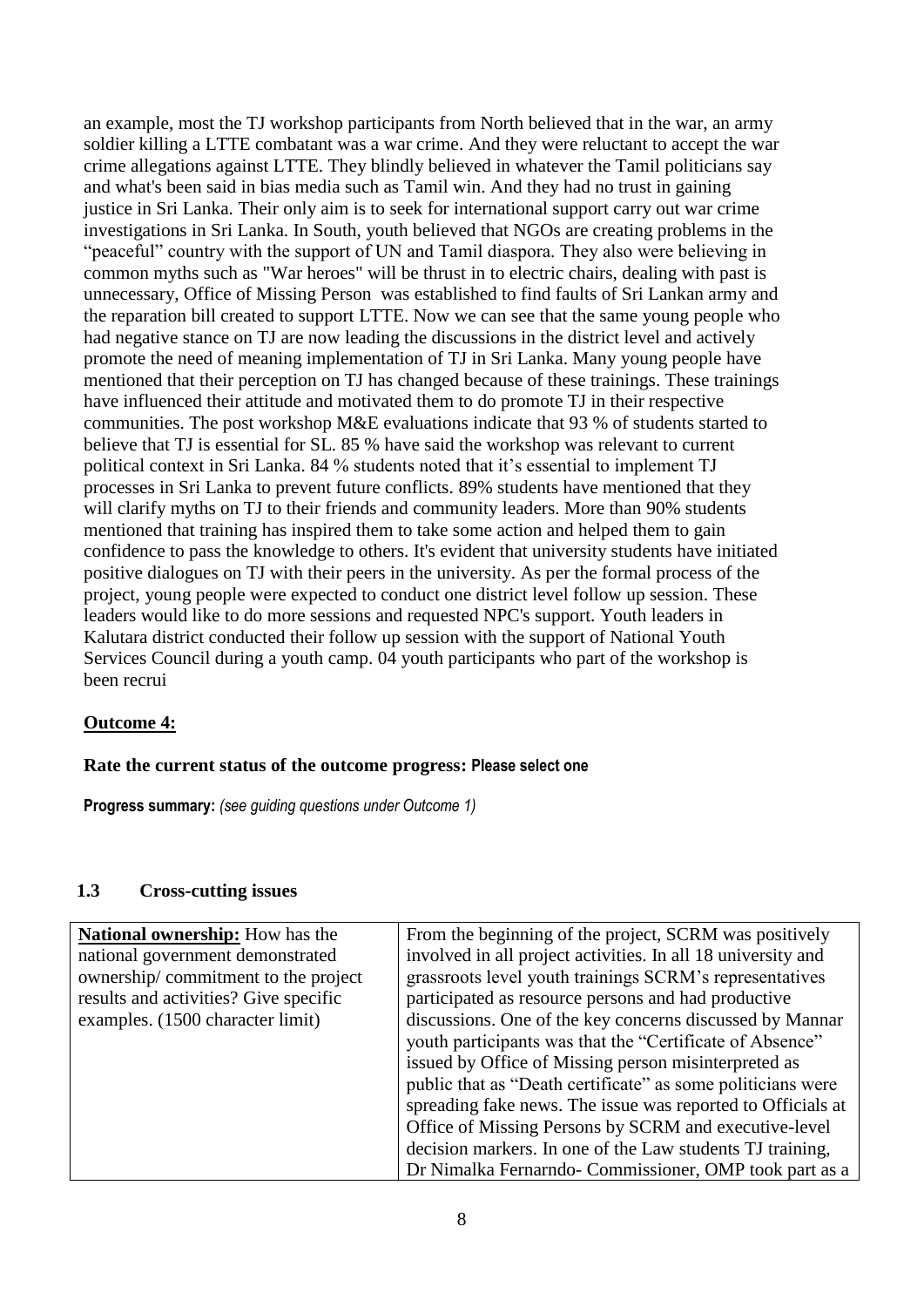|                                                                                                                                                                                                                                                            | resource person. SCRM facilitated NPC to access<br>University Grants Commission (UGC) and it was crucial<br>for accessing university students. From the positive<br>feedback, it's visible that universities own the follow ups.<br>There are 15 government universities in Sri Lanka and this<br>project works with 12 universities. In a highly bureaucratic<br>setting such a government university, delays in paper work<br>and approvals are inevitable. UGC's approval and support<br>was essential to move forward with the project activities in<br>universities. In a context like this, the chairman of UGC<br>has been extremely supportive to NPC and the project and<br>has made a special request to the Vice chancellors of the<br>universities saying that they have to consider this project as<br>nationally important programme and ensure support for<br>NPC. |
|------------------------------------------------------------------------------------------------------------------------------------------------------------------------------------------------------------------------------------------------------------|-----------------------------------------------------------------------------------------------------------------------------------------------------------------------------------------------------------------------------------------------------------------------------------------------------------------------------------------------------------------------------------------------------------------------------------------------------------------------------------------------------------------------------------------------------------------------------------------------------------------------------------------------------------------------------------------------------------------------------------------------------------------------------------------------------------------------------------------------------------------------------------|
| Monitoring: Is the project M&E plan on<br>track? What monitoring methods and<br>sources of evidence are being/have been<br>used? Please attach any monitoring-<br>related reports for the reporting period.<br>(1500 character limit)?                     | A comprehensive M&E plan was finalized, which included<br>a review of the Theory of Change and Results Framework.<br>The project results been monitored with 20 smart<br>indicators scaled to the project's size and implementation<br>period.                                                                                                                                                                                                                                                                                                                                                                                                                                                                                                                                                                                                                                    |
|                                                                                                                                                                                                                                                            | Following M&E tools were implemented to ensure the<br>quality of project<br>Beneficiary selection criteria - University (outcome<br>1.<br>2.<br>Beneficiary selection criteria - Youth (outcome 2)<br>3.<br>Training application form - Outcome $2 \& 3$<br>Baseline questions - Youth & universities<br>4.<br>Pre and post questionnaires (youth & university<br>5.<br>students)<br>6.<br>Training reports<br>7.<br>Group led initiative - Project proposal format-<br>University students<br>8.<br>Follow up reports                                                                                                                                                                                                                                                                                                                                                            |
|                                                                                                                                                                                                                                                            | LAW conducted a 'Milestones Review' of the Project at a<br>retreat in October 2018. Evaluation forms have been<br>distributed and collected and the data analysed for LAW's<br>transitional justice workshops and for the study tour for<br>Harvard.                                                                                                                                                                                                                                                                                                                                                                                                                                                                                                                                                                                                                              |
| <b>Evaluation:</b> Provide an update on the<br>preparations for the external evaluation<br>for the project, especially if within last 6<br>months of implementation or final report.<br>Confirm available budget for evaluation.<br>(1500 character limit) | A final external assessment is planned during the final<br>stage of the project. It will use largely qualitative data,<br>collected from focus group discussions with project staff<br>and selected participants, to assess the quality of project<br>interventions, identify areas for improvement, and<br>document project learning. Guidance from the PBSO on<br>peacebuilidng evaluation is noted and will be utlized in the<br>final external assessment.                                                                                                                                                                                                                                                                                                                                                                                                                    |
|                                                                                                                                                                                                                                                            | NPC and LAW maintains well-organized files of back-up<br>documents and data collection forms ready to provide to                                                                                                                                                                                                                                                                                                                                                                                                                                                                                                                                                                                                                                                                                                                                                                  |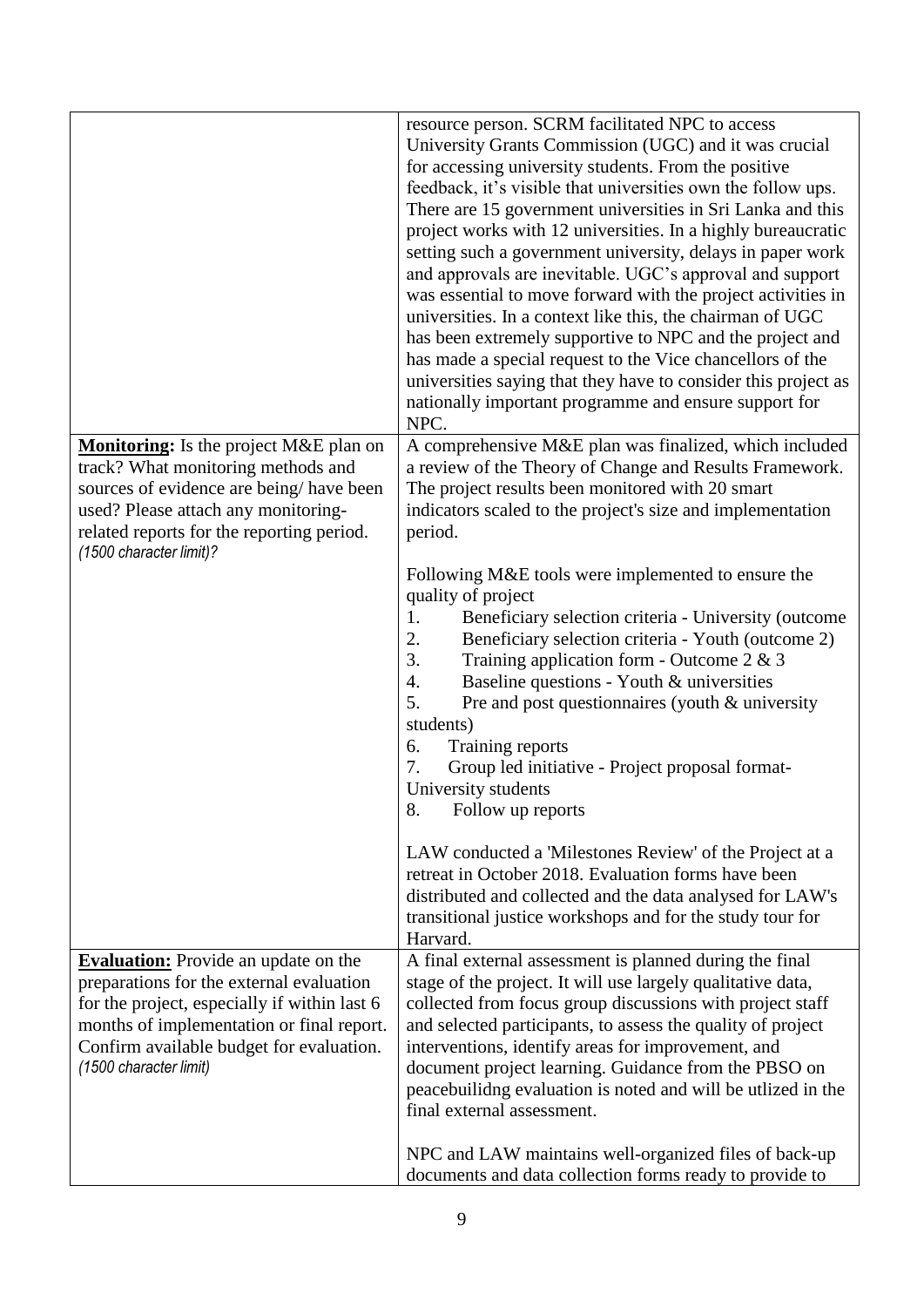|                                                                                                                                                                                                                                                                                                        | the evaluation team                                                                                                                                                                                                                                                                                                                                                                                                                                                                                                                                                                                                                                                                                                                                                                                                                                                                                                                                                                                                                                                                                                                                                                                                                                                                                                   |
|--------------------------------------------------------------------------------------------------------------------------------------------------------------------------------------------------------------------------------------------------------------------------------------------------------|-----------------------------------------------------------------------------------------------------------------------------------------------------------------------------------------------------------------------------------------------------------------------------------------------------------------------------------------------------------------------------------------------------------------------------------------------------------------------------------------------------------------------------------------------------------------------------------------------------------------------------------------------------------------------------------------------------------------------------------------------------------------------------------------------------------------------------------------------------------------------------------------------------------------------------------------------------------------------------------------------------------------------------------------------------------------------------------------------------------------------------------------------------------------------------------------------------------------------------------------------------------------------------------------------------------------------|
| <b>Catalytic effects (financial):</b> Did the<br>project lead to any specific non-PBF<br>funding commitments? If yes, from<br>whom and how much? If not, have any<br>specific attempts been made to attract<br>additional financial contributions to the<br>project and beyond? (1500 character limit) | During the training sessions in North (specifically the war<br>effected Mullaitivu, Kilinochchi & Jaffna districts where<br>LTTE's influence was high) and South (Hambantota,<br>Matara and Galle where Sinhala, Buddhist, Nationalistic<br>Political ideologies are more influential), youngsters<br>suggested that they would like to have a dialogue with each<br>other and clarify the doubts they have about each other.<br>Meanwhile, project Manager got an opportunity to train as<br>a dialogue facilitator on dealing with the past and was able<br>to connect with "inmedio<br>(https://www.inmedio.de/en/angebote/peace-mediation-<br>dialogue)". As there is no specific activity within the<br>project to facilitate a dialogue between youth representing<br>North and East, possibility of getting funds to initiate such<br>a dialogue through inmedio is presently been explored<br>Registrar of Visual and Performing Arts expressed his<br>willingness to create an enabling environment to within the<br>faculty premises to open a discussion on TJ by facilitating<br>in getting the National Art Gallery for the students to<br>perform any activities on TJ for free of charge.<br>University of Colombo will be looking in to the possibility<br>of allocating additional funds for TJ week |
| <b>Catalytic effects (non-financial):</b> Did<br>the project create favourable conditions<br>for additional peacebuilding activities by<br>Government/ other donors? If yes, please<br>specify. (1500 character limit)                                                                                 | University of Colombo & Visual and Performing Arts is<br>creating an enabling environment in the faculty premises to<br>initiate discussions on TJ.<br>University of Colombo will be looking in to the possibility<br>of allocating additional funds for TJ week                                                                                                                                                                                                                                                                                                                                                                                                                                                                                                                                                                                                                                                                                                                                                                                                                                                                                                                                                                                                                                                      |
| <b>Exit strategy/ sustainability:</b> What steps<br>have been taken to prepare for end of<br>project and help ensure sustainability of<br>the project results beyond PBF support<br>for this project? (1500 character limit)                                                                           | The study tour to Harvard entailed intensive capacity<br>building of Jaffna Law Department staff, including the<br>Clinical Director, in order that they possess the skills to<br>establish and run a human rights clinic independently.<br>NPC has built a powerful youth network, who are equipped<br>with TJ knowledge all around Sri Lanka in different levels<br>in society. To connect with young people a Facebook<br>group page created under the #SLyouth4TJ. The online<br>interactions could be monitored by stake holder who are<br>interested in TJ through this # even after the project is been<br>concluded. University and students are potential future<br>policy makers. Most of the group led initiatives expected to<br>be in form of arts. The success stories and lessons learned<br>of these initiatives will contribute to the knowledge base<br>discourse in TJ and youth in Sri Lanka. Grassroot level<br>training are conducted with the partnership of NPC's<br>district level partners who facilitate District Inter Religious<br>Committee. The young people will function as resource<br>base in all 21-district level. The NPC will host a TJ<br>Champion's meeting at the end of the project, bringing<br>together key actors from the project. The trained youth                   |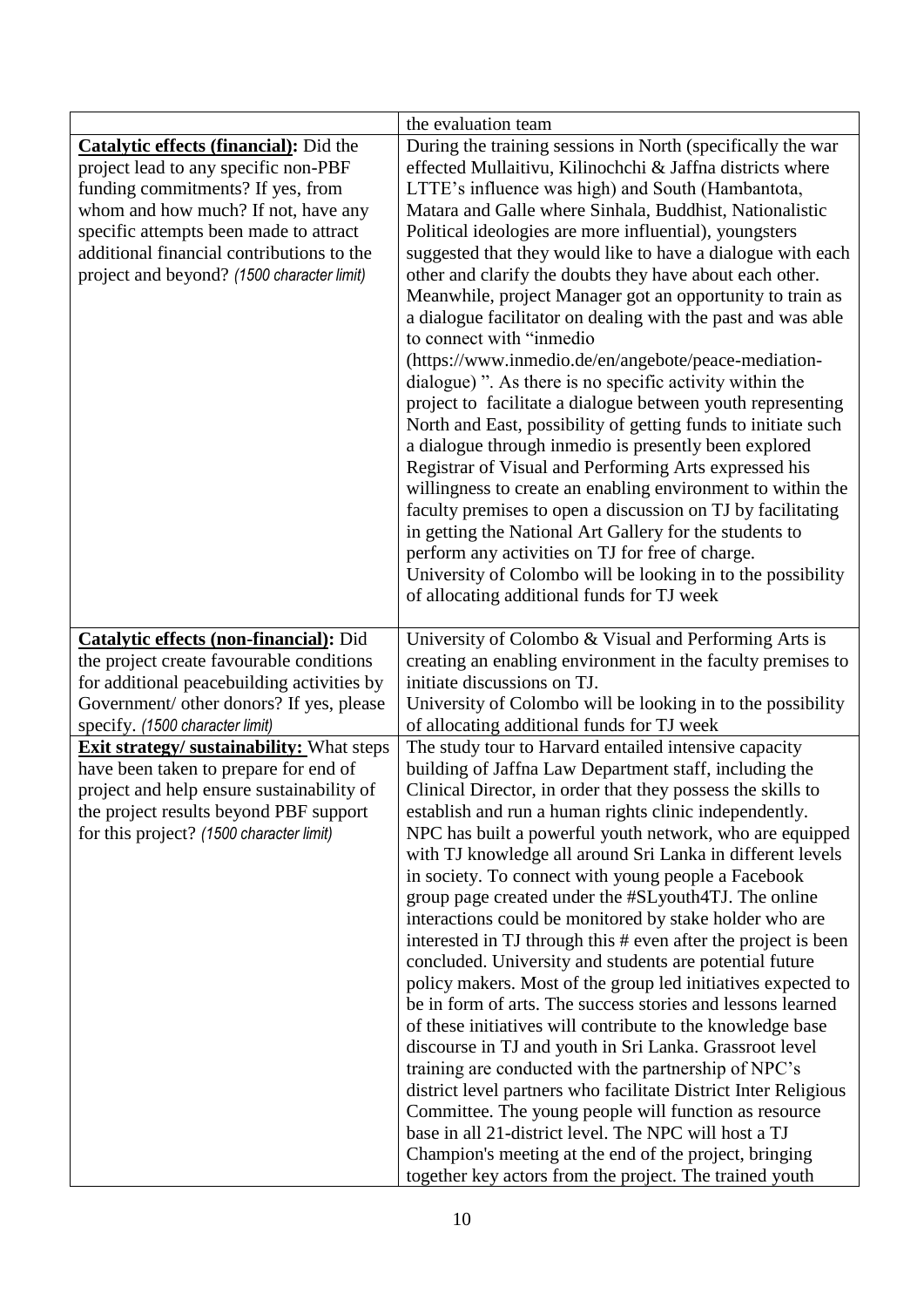|                                                                                                                                                                                                                    | leaders, student activists in reconciliation and the law<br>students selected to work at the human rights clinic will be<br>invited to network with each other, share experiences and<br>lessons learned and to hear high-level speakers on<br>transitional justice.                                                                                                                                                                                                                                                                                                                                                                                                                                                                                                                                                                                                                                                                                                                                                                                                                                                                                                                                                                                                                                                                                                                                                                                                  |
|--------------------------------------------------------------------------------------------------------------------------------------------------------------------------------------------------------------------|-----------------------------------------------------------------------------------------------------------------------------------------------------------------------------------------------------------------------------------------------------------------------------------------------------------------------------------------------------------------------------------------------------------------------------------------------------------------------------------------------------------------------------------------------------------------------------------------------------------------------------------------------------------------------------------------------------------------------------------------------------------------------------------------------------------------------------------------------------------------------------------------------------------------------------------------------------------------------------------------------------------------------------------------------------------------------------------------------------------------------------------------------------------------------------------------------------------------------------------------------------------------------------------------------------------------------------------------------------------------------------------------------------------------------------------------------------------------------|
| <b>Risk taking:</b> Describe how the project<br>has responded to risks that threatened the<br>achievement of results. Identify any new<br>risks that have emerged since the last<br>report. (1500 character limit) | On 26th October 2018, Sri Lanka was plunged into<br>political turmoil by the collapse of the coalition<br>Government, following which President Sirisena sacked<br>Prime Minister Wickremesinghe and his cabinet and<br>suspended parliament until 16th November 2018. Former<br>President Rajapaksa was subsequently appointed as the<br>new Prime Minister, which has been criticized as<br>unconstitutional and anti-democratic. Rajapaksa loyalists<br>have taken over most of the state media, forcibly changing<br>the 27th October 2018 edition of the Daily News. Amid<br>severe international pressure to uphold democracy,<br>President Sirisena brought forward the date to reconvene<br>parliament to 14th November 2018. But on 9th of<br>November 2018, President dissolved the parliament and<br>declared that the next general election will be on 5th of<br>January 2019. The Project is monitoring the situation<br>closely and will adjust project strategy according to<br>unfolding developments. At the project inception, such<br>events as a potential risk, hence LAW has operated under a<br>low-visibility policy as a pre-emptive mitigation measure.                                                                                                                                                                                                                                                                                     |
| <b>Gender equality:</b> In the reporting<br>period, which activities have taken place<br>with a specific focus on addressing issues<br>of gender equality or women's<br>empowerment? (1500 character limit)        | The equal engagement of female youth with male youth in<br>the TJ process is been promoted by ensuring high levels of<br>female youth participation in activities, particularly in<br>leadership roles. Beneficiary selection criteria of outcome<br>02 ensure that at-least 50% and outcome 03 at-least 30%<br>female participation in the project activities. The project<br>has collected information on concerns and misconceptions<br>among youth on TJ including concerns relating to women<br>and TJ. In turn, these concerns will be addressed through<br>the FAQ document in addition to being conveyed to<br>policy-makers including through the SCRM. Discussions<br>on gender and TJ will be fostered through the initial TJ<br>training, and followed up through the student-led activities,<br>information sessions with youth CSOs and the TJ<br>champions meeting. The combination of these activities,<br>coupled with the interface between youth and policy-<br>makers on the issues surrounding gender justice and<br>women and TJ will create a platform for dialogue on<br>gender inequality and gender justice issues. Jafna's human<br>rights clinic selected two thematic areas of significance:<br>legal support for the families of the disappeared (which<br>disproportionately affects women) and violence against<br>women. The Clinical Director selected at Jaffna human<br>rights clinic is female and 3 out of 5 Harvard study tour |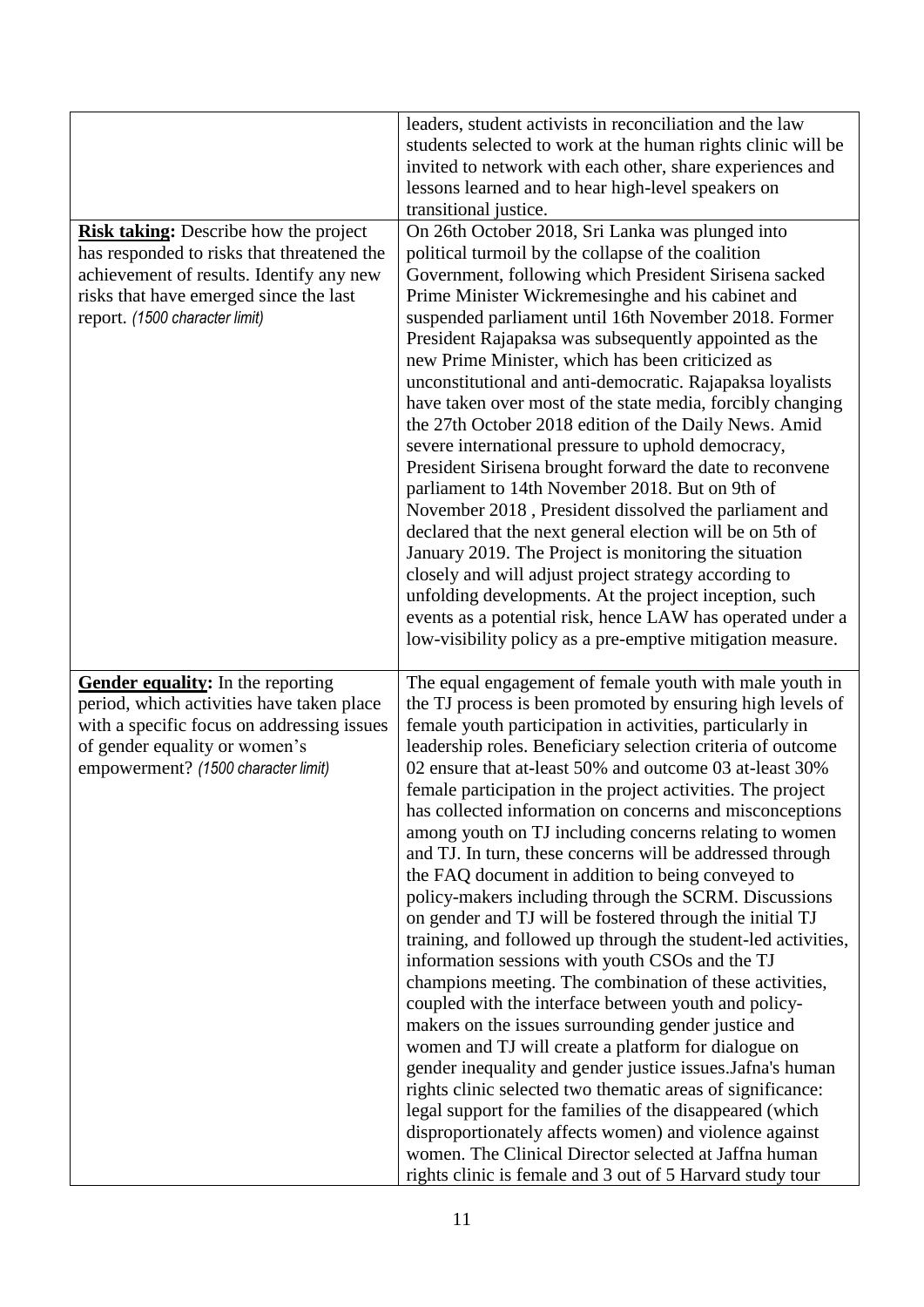|                                           | participants were female. 87% of transitional justice            |
|-------------------------------------------|------------------------------------------------------------------|
|                                           | workshop participants were female law students                   |
| <b>Other:</b> Are there any other issues  | At the moment, the Project and NPC is heavily depending          |
| concerning project implementation that    | on outsourcing TJ trainers for conducting trainings. Even        |
| you want to share, including any capacity | though the internal staff is highly knowledgeable, they lack     |
| needs of the recipient organizations?     | facilitation skills that can contribute to the project. Specific |
| $(1500 \text{ character limit})$          | trainings on novel techniques in facilitation is required.       |
|                                           | As the project aims to work closely with youth, effective        |
|                                           | use of social media is critical. Skills and training on          |
|                                           | effectually engaging youth in digital space is needed.           |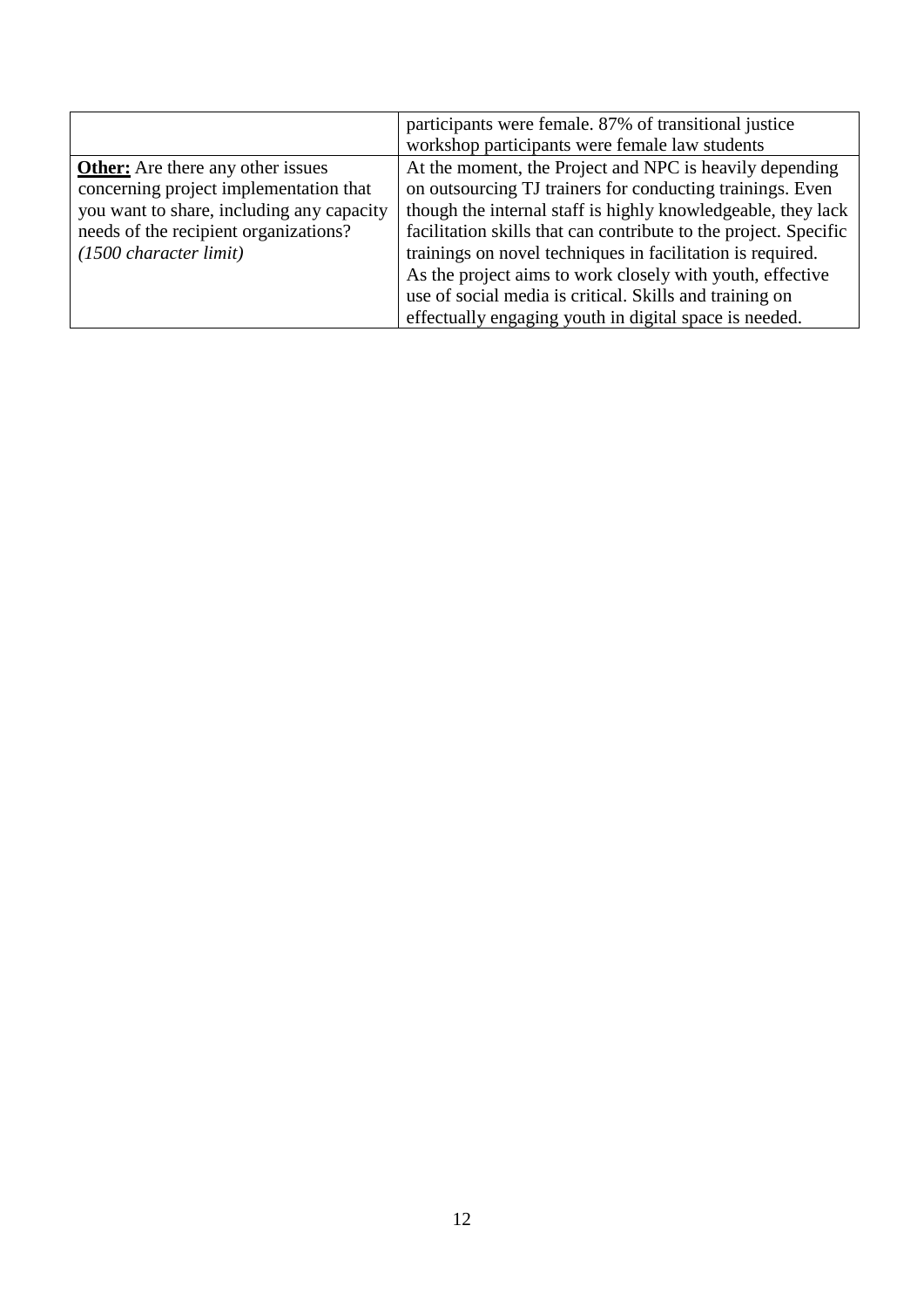**1.3 INDICATOR BASED PERFORMANCE ASSESSMENT***: Using the Project Results Framework as per the approved project document or any amendments- provide an update on the achievement of key indicators at both the outcome and output level in the table below (if your project has more indicators than provided in the table, select the most relevant ones with most relevant progress to highlight). Where it has not been possible to collect data on indicators, state this and provide any explanation.* Provide gender and age disaggregated data. (300 characters max per entry)

|                                                                                                                      | <b>Performance</b><br><b>Indicators</b>                                                       | <b>Indicator</b><br><b>Baseline</b> | End of<br>project                 | <b>Current indicator</b><br>progress                                                                                                             | <b>Reasons for Variance/ Delay</b><br>(if any) | <b>Adjustment of</b><br>target (if any) |
|----------------------------------------------------------------------------------------------------------------------|-----------------------------------------------------------------------------------------------|-------------------------------------|-----------------------------------|--------------------------------------------------------------------------------------------------------------------------------------------------|------------------------------------------------|-----------------------------------------|
|                                                                                                                      |                                                                                               |                                     | <b>Indicator</b><br><b>Target</b> |                                                                                                                                                  |                                                |                                         |
| <b>Outcome 1</b><br>Ethnically<br>diverse law<br>students<br>develop legal<br>knowledge<br>and skills<br>required to | Indicator 1.1<br>Number of Law<br>Faculties engaged<br>transitional<br>in<br>justice training | N/A                                 | 3                                 | <b>4 Law Faculties</b><br>engaged in<br>transitional justice<br>training: Colombo<br>Univ., Colombo<br>Law School,<br>Jaffna Univ., and<br>BCIS. | Achieved.                                      |                                         |
| help<br>advocate for                                                                                                 | Indicator 1.2                                                                                 |                                     |                                   |                                                                                                                                                  |                                                |                                         |
| and<br>implement a<br>transitional<br>justice<br>mechanism                                                           | Indicator 1.3                                                                                 |                                     |                                   |                                                                                                                                                  |                                                |                                         |
| Output 1.1<br>Establish a<br>human rights<br>clinic at the<br>University of                                          | Indicator 1.1.1<br>Number<br>of<br>participants<br>in<br>study<br>tour<br>at<br>Harvard       | N/A                                 | $\overline{4}$                    | 5 participants<br>attended the study<br>tour from 15th to<br>19th Oct 13 (3)<br>female, 2 male).                                                 | Achieved.                                      |                                         |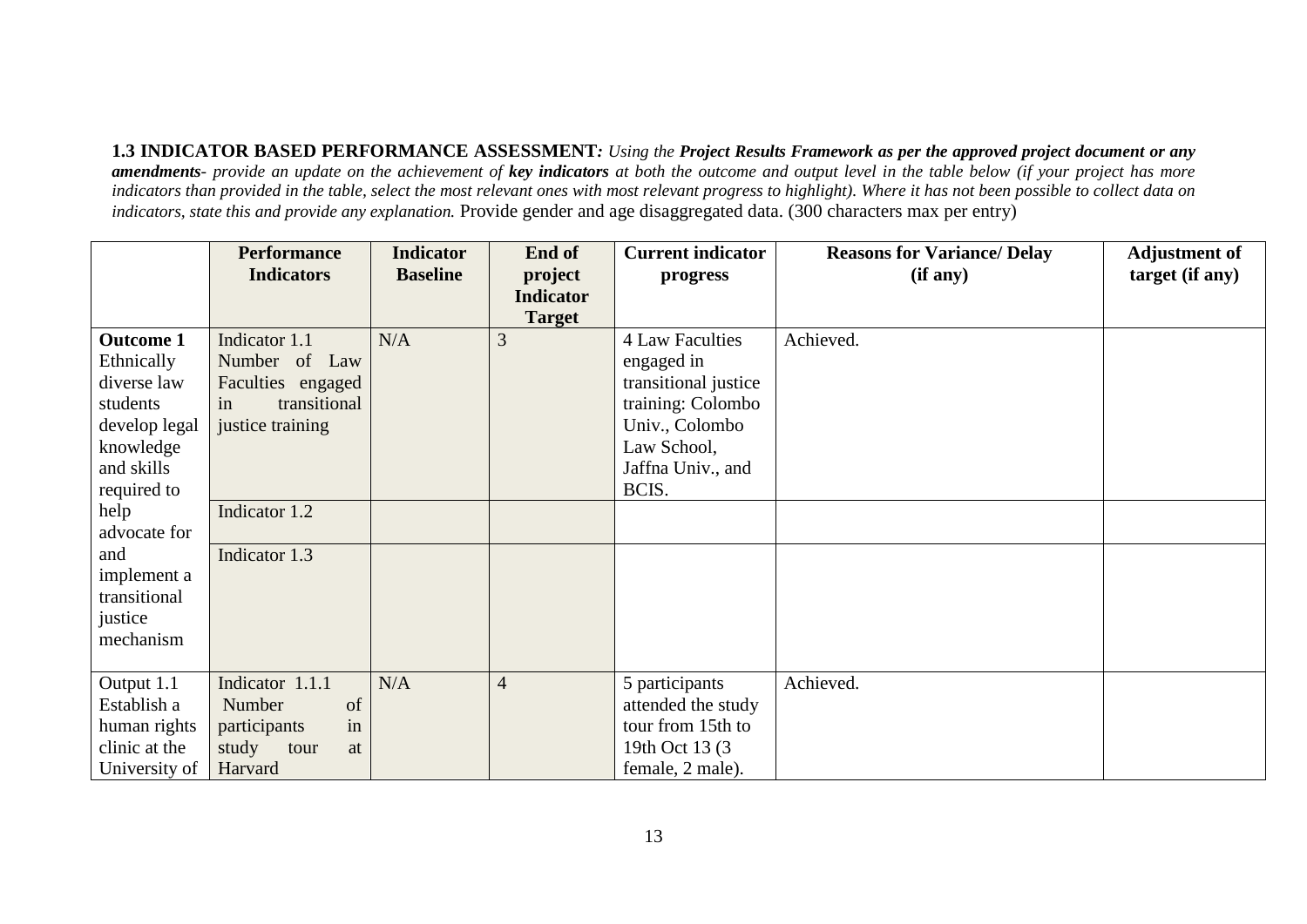|                      | <b>Performance</b>             | <b>Indicator</b> | End of           | <b>Current indicator</b> | <b>Reasons for Variance/ Delay</b>          | <b>Adjustment of</b> |
|----------------------|--------------------------------|------------------|------------------|--------------------------|---------------------------------------------|----------------------|
|                      | <b>Indicators</b>              | <b>Baseline</b>  | project          | progress                 | (if any)                                    | target (if any)      |
|                      |                                |                  | <b>Indicator</b> |                          |                                             |                      |
|                      |                                |                  | <b>Target</b>    |                          |                                             |                      |
| Jaffna Law           | International                  |                  |                  | 100% were                |                                             |                      |
| Department,          | Rights<br>Human                |                  |                  | satisfied with the       |                                             |                      |
| in.                  | Clinic                         |                  |                  | quality of the           |                                             |                      |
| collaboration        |                                |                  |                  | study tour.              |                                             |                      |
| with Harvard         | Indicator 1.1.2                | N/A              | 8                | Concrete steps           | The study tour took place later in the year | Revised deadline:    |
| International        | of<br>Number<br>law            |                  |                  | taken to establish       | than planned, due to Harvard's              | 31/1/2019            |
| Human                | students<br>who                |                  |                  | clinic. Criteria for     | scheduling considerations. Hence, the       |                      |
| <b>Rights Clinic</b> | volunteer to work              |                  |                  | diverse                  | procedure for selecting students will       |                      |
|                      | the<br>Jaffna<br>in            |                  |                  | participation /          | occur in December 2018.                     |                      |
|                      | University Human               |                  |                  | selection of law         |                                             |                      |
|                      | <b>Rights Clinic</b>           |                  |                  | students advised         |                                             |                      |
|                      |                                |                  |                  | and agreed upon          |                                             |                      |
| Output 1.2           | Indicator 1.2.1                | N/A              | $\overline{4}$   | 3 modules                | In progress                                 |                      |
| Expand               | Number of new                  |                  |                  | provided by IHRC         |                                             |                      |
| curriculum           | Jaffna<br>University           |                  |                  | for review and           |                                             |                      |
| for the law          | curriculum                     |                  |                  | adaptation by            |                                             |                      |
| degree at the        | modules                        |                  |                  | Jaffna University        |                                             |                      |
| University of        | developed                      |                  |                  |                          |                                             |                      |
| Jaffna to            | Indicator 1.2.2                |                  |                  |                          |                                             |                      |
| include              |                                |                  |                  |                          |                                             |                      |
| transitional         |                                |                  |                  |                          |                                             |                      |
| justice              |                                |                  |                  |                          |                                             |                      |
| Output 1.3           | Indicator 1.3.1                | N/A              | 60               | 83 law students          | Achieved                                    |                      |
| Develop and          | <sub>of</sub><br>Number<br>law |                  |                  | trained on               |                                             |                      |
| deliver a            | students trained on            |                  |                  | transitional justice.    |                                             |                      |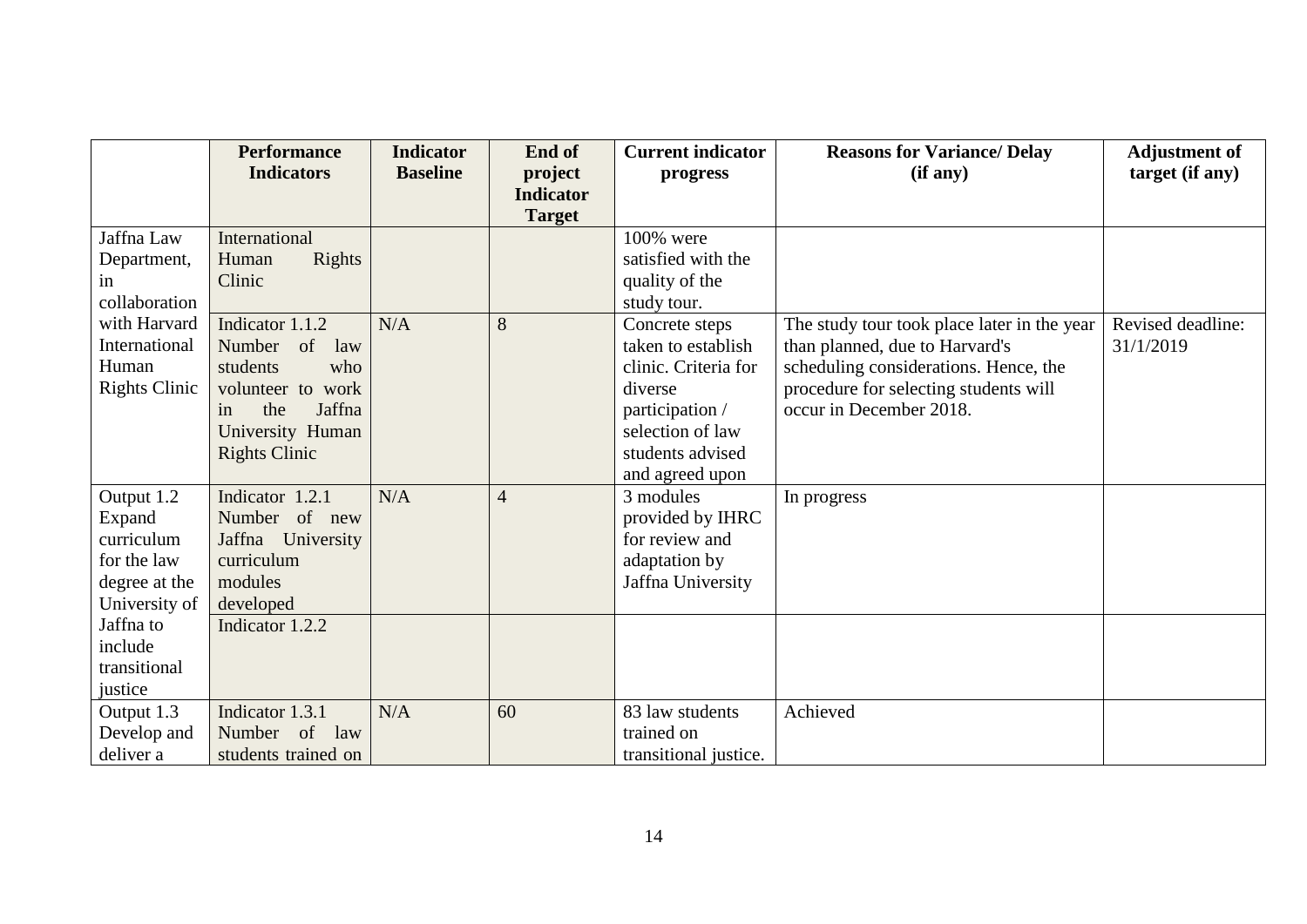|              | <b>Performance</b>   | <b>Indicator</b> | End of           | <b>Current indicator</b> | <b>Reasons for Variance/ Delay</b> | <b>Adjustment of</b> |
|--------------|----------------------|------------------|------------------|--------------------------|------------------------------------|----------------------|
|              | <b>Indicators</b>    | <b>Baseline</b>  | project          | progress                 | (if any)                           | target (if any)      |
|              |                      |                  | <b>Indicator</b> |                          |                                    |                      |
|              |                      |                  | <b>Target</b>    |                          |                                    |                      |
| short        | transitional justice |                  |                  | 72 female, 11            |                                    |                      |
| interactive  |                      |                  |                  | male. 24 Tamil, 10       |                                    |                      |
| law course   |                      |                  |                  | Moor, $53$               |                                    |                      |
| on           |                      |                  |                  | Sinhalese. 100%          |                                    |                      |
| transitional |                      |                  |                  | were satisfied with      |                                    |                      |
| justice      |                      |                  |                  | the quality of the       |                                    |                      |
|              |                      |                  |                  | workshops. Refer         |                                    |                      |
|              |                      |                  |                  | to training report       |                                    |                      |
|              |                      |                  |                  | for details.             |                                    |                      |
|              | Indicator 1.3.2      | N/A              | 40               | 75 students              | Achieved.                          |                      |
|              | Number of<br>law     |                  |                  | reported an              |                                    |                      |
|              | who,<br>students     |                  |                  | intention to             |                                    |                      |
|              | upon completing a    |                  |                  | practice in              |                                    |                      |
|              | transitional justice |                  |                  | transitional justice,    |                                    |                      |
|              | training<br>course,  |                  |                  | human rights or          |                                    |                      |
|              | report an intention  |                  |                  | legal aid during         |                                    |                      |
|              | to practice social   |                  |                  | the next 10              |                                    |                      |
|              | lawyering<br>(legal) |                  |                  | years.                   |                                    |                      |
|              | aid), human rights   |                  |                  |                          |                                    |                      |
|              | law, or transitional |                  |                  |                          |                                    |                      |
|              | justice law within   |                  |                  |                          |                                    |                      |
|              | the next 10 years    |                  |                  |                          |                                    |                      |
|              |                      |                  |                  |                          |                                    |                      |
|              |                      |                  |                  |                          |                                    |                      |
|              |                      |                  |                  |                          |                                    |                      |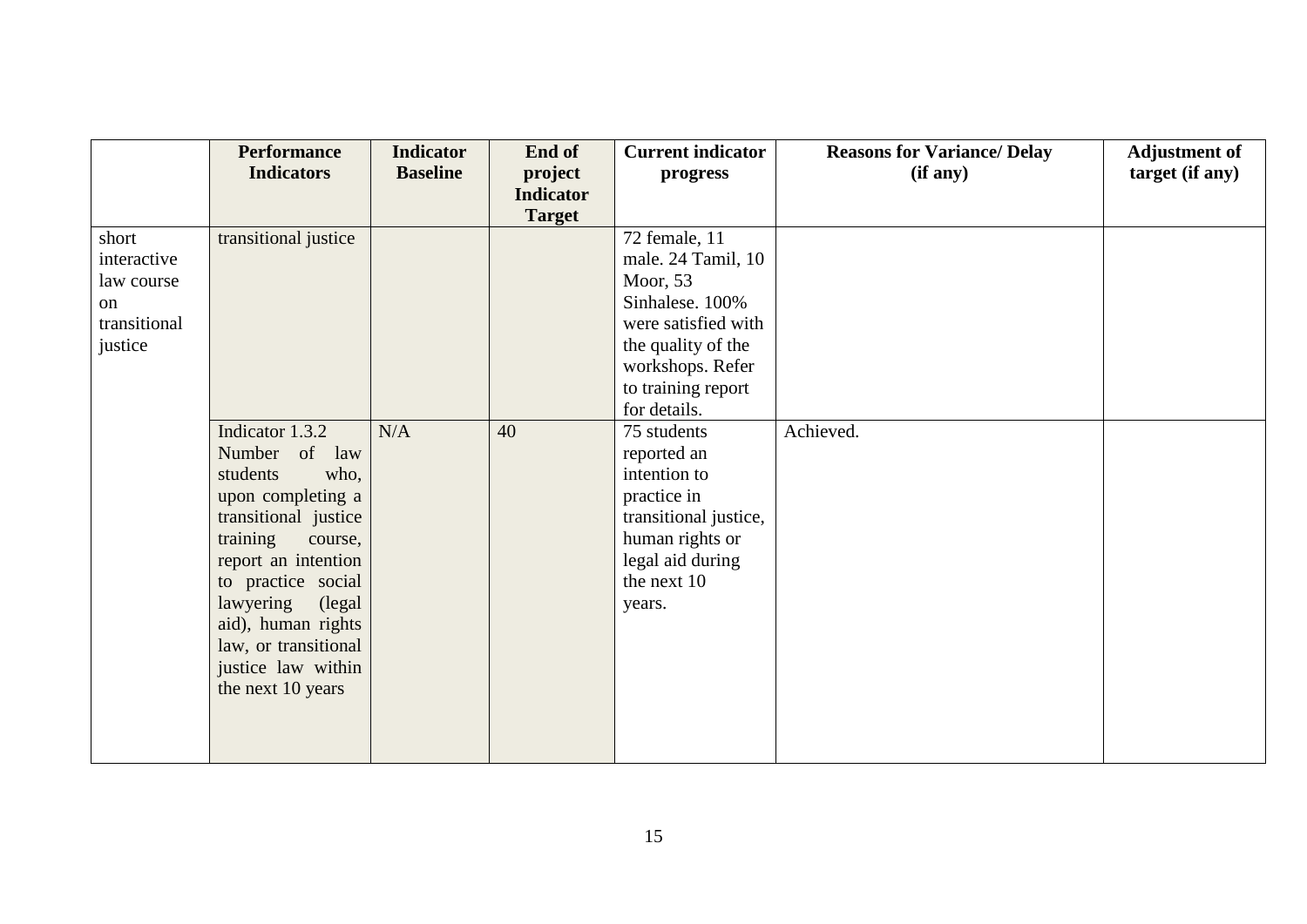|                              | <b>Performance</b><br><b>Indicators</b> | <b>Indicator</b><br><b>Baseline</b> | End of<br>project<br><b>Indicator</b> | <b>Current indicator</b><br>progress | <b>Reasons for Variance/ Delay</b><br>(if any) | <b>Adjustment of</b><br>target (if any) |
|------------------------------|-----------------------------------------|-------------------------------------|---------------------------------------|--------------------------------------|------------------------------------------------|-----------------------------------------|
|                              |                                         |                                     | <b>Target</b>                         |                                      |                                                |                                         |
|                              |                                         |                                     |                                       |                                      |                                                |                                         |
|                              |                                         |                                     |                                       |                                      |                                                |                                         |
|                              |                                         |                                     |                                       |                                      |                                                |                                         |
|                              |                                         |                                     |                                       |                                      |                                                |                                         |
|                              |                                         |                                     |                                       |                                      |                                                |                                         |
| <b>Outcome 2</b>             | Indicator 2.1                           | N/A                                 | 12                                    | 08                                   | Workshops in 08 universities have been         |                                         |
| Ethnically                   | Sri<br>Number of                        |                                     |                                       |                                      | carried out and 04 follows are been            |                                         |
| diverse                      | Lankan                                  |                                     |                                       |                                      | completed                                      |                                         |
| university                   | universities                            |                                     |                                       |                                      |                                                |                                         |
| students help                | in<br>participating                     |                                     |                                       |                                      |                                                |                                         |
| disseminate                  | transitional justice                    |                                     |                                       |                                      |                                                |                                         |
| correct                      | training                                |                                     |                                       |                                      |                                                |                                         |
| information                  | Indicator 2.2                           | N/A                                 |                                       |                                      |                                                |                                         |
| and facilitate               |                                         |                                     |                                       |                                      |                                                |                                         |
| dialogue on                  | Indicator 2.3                           | N/A                                 |                                       |                                      |                                                |                                         |
| transitional                 |                                         |                                     |                                       |                                      |                                                |                                         |
| justice and<br>reconciliatio |                                         |                                     |                                       |                                      |                                                |                                         |
| n benefits                   |                                         |                                     |                                       |                                      |                                                |                                         |
| and                          |                                         |                                     |                                       |                                      |                                                |                                         |
| approaches                   |                                         |                                     |                                       |                                      |                                                |                                         |
|                              |                                         |                                     |                                       |                                      |                                                |                                         |
|                              |                                         |                                     |                                       |                                      |                                                |                                         |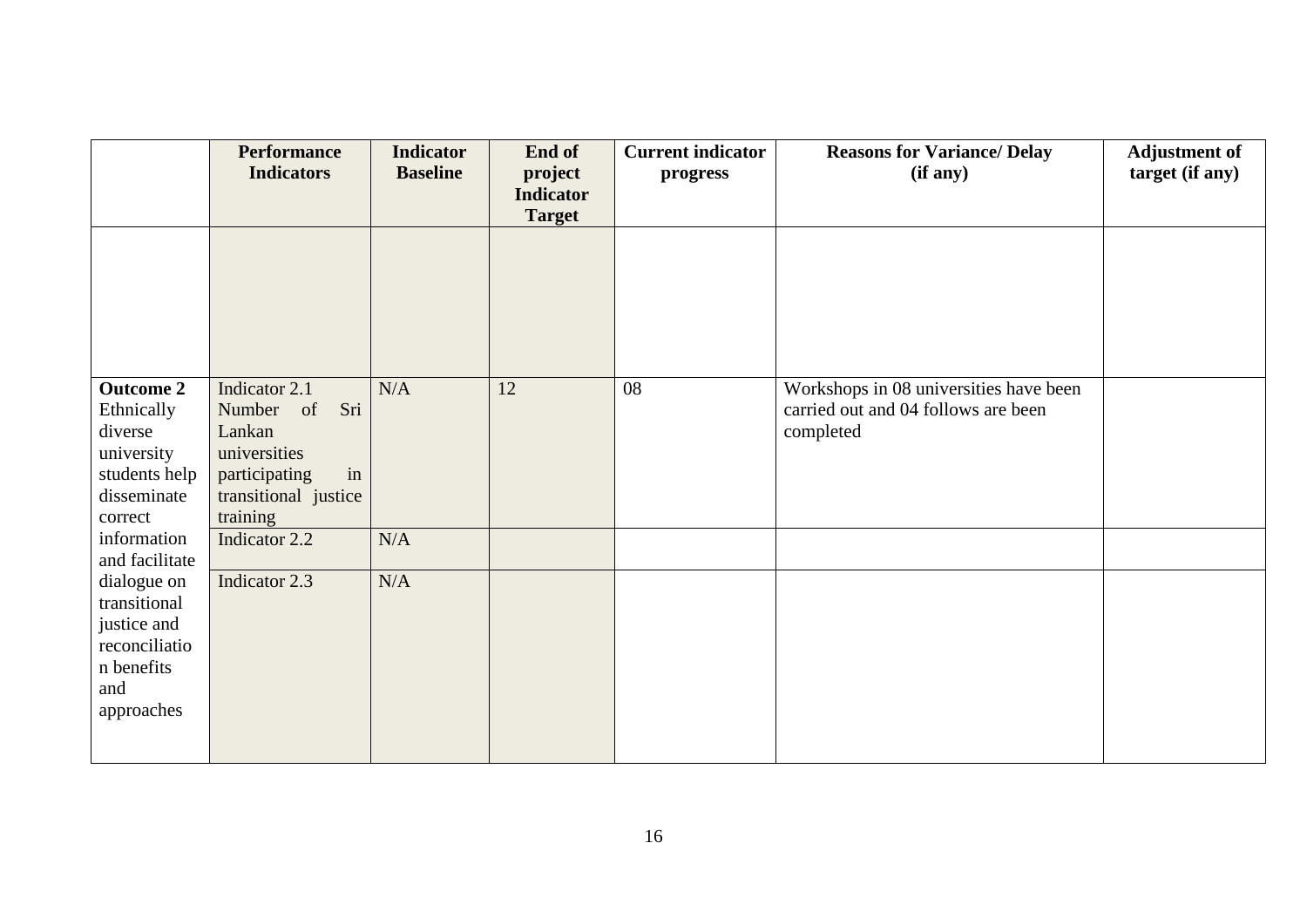|                                                                                                             | <b>Performance</b><br><b>Indicators</b>                                                                               | <b>Indicator</b><br><b>Baseline</b> | End of<br>project<br><b>Indicator</b> | <b>Current indicator</b><br>progress | <b>Reasons for Variance/ Delay</b><br>(if any) | <b>Adjustment of</b><br>target (if any) |
|-------------------------------------------------------------------------------------------------------------|-----------------------------------------------------------------------------------------------------------------------|-------------------------------------|---------------------------------------|--------------------------------------|------------------------------------------------|-----------------------------------------|
|                                                                                                             |                                                                                                                       |                                     | <b>Target</b>                         |                                      |                                                |                                         |
|                                                                                                             |                                                                                                                       |                                     |                                       |                                      |                                                |                                         |
| Output 2.1<br>Design and<br>deliver a 2-<br>day<br>introductory<br>course on<br>transitional<br>justice and | Indicator 2.1.1<br>Number<br>of<br>university students<br>trained<br>on<br>transitional justice<br>and reconciliation | N/A                                 | 540                                   | 379 (M-146 & F-<br>233)              | N/A                                            |                                         |
| reconciliatio<br>n for<br>universities<br>in Sri Lanka                                                      | Indicator 2.1.2                                                                                                       |                                     |                                       |                                      |                                                |                                         |
| Output 2.2<br>Engage<br>university<br>students in<br>leading<br>reconciliatio                               | Indicator 2.2.1<br>Number of<br>students trained<br>who subsequently<br>lead a<br>reconciliation<br>awareness         | N/A                                 | 72                                    | 24                                   | Target will be achieved by May 2019            |                                         |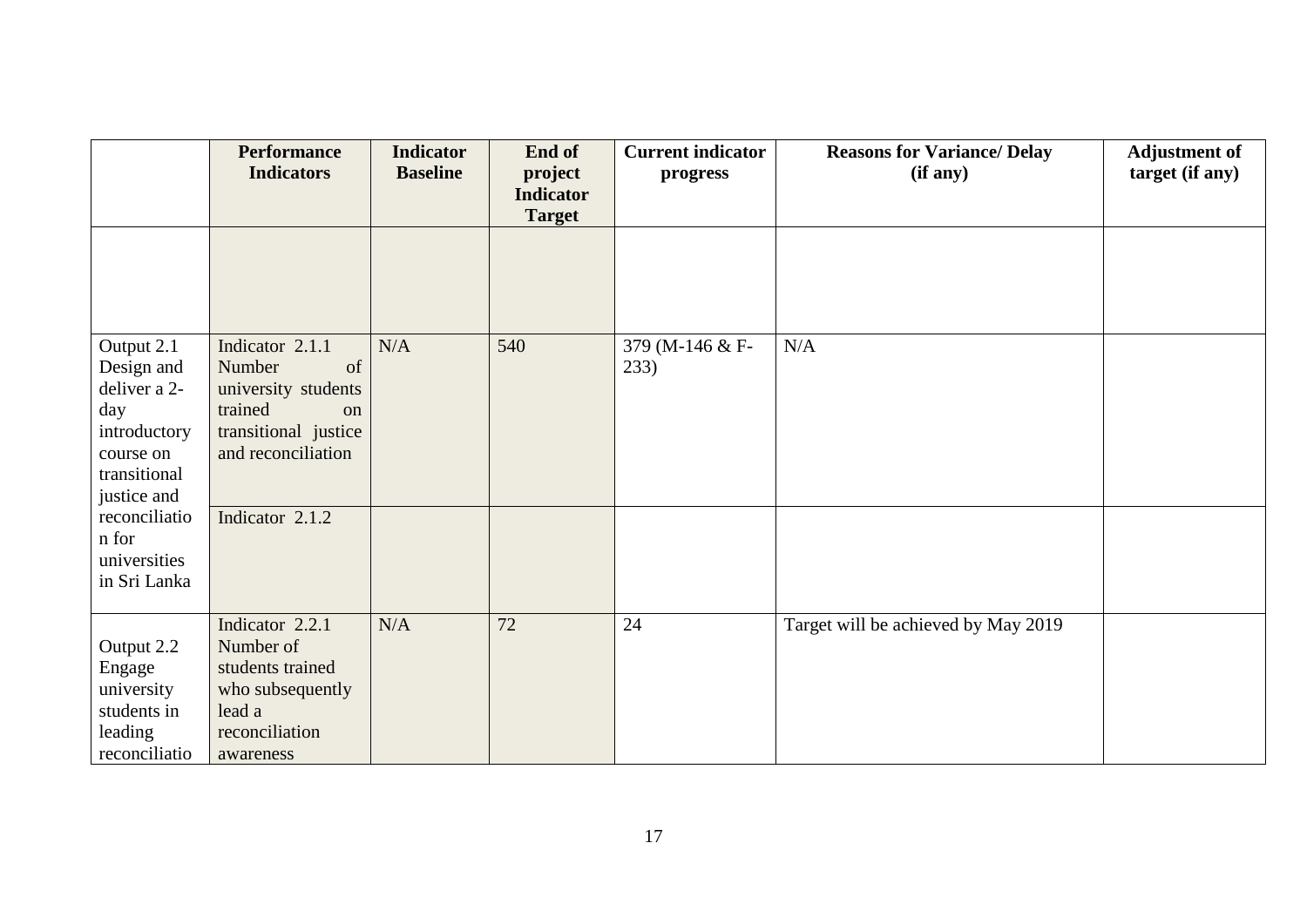|             | <b>Performance</b><br><b>Indicators</b> | <b>Indicator</b><br><b>Baseline</b> | End of                      | <b>Current indicator</b> | <b>Reasons for Variance/ Delay</b>  | <b>Adjustment of</b> |
|-------------|-----------------------------------------|-------------------------------------|-----------------------------|--------------------------|-------------------------------------|----------------------|
|             |                                         |                                     | project<br><b>Indicator</b> | progress                 | (if any)                            | target (if any)      |
|             |                                         |                                     | <b>Target</b>               |                          |                                     |                      |
| n awareness | initiative                              |                                     |                             |                          |                                     |                      |
| initiatives | Note: There may                         |                                     |                             |                          |                                     |                      |
|             | be more than one                        |                                     |                             |                          |                                     |                      |
|             | student leader per                      |                                     |                             |                          |                                     |                      |
|             | initiative.                             |                                     |                             |                          |                                     |                      |
|             | Indicator 2.2.2                         | $\rm N/A$                           | 12                          | 04                       | Target will be achieved by May 2019 |                      |
|             | of<br>Number                            |                                     |                             |                          |                                     |                      |
|             | reconciliation                          |                                     |                             |                          |                                     |                      |
|             | initiatives                             |                                     |                             |                          |                                     |                      |
|             | implemented<br>by                       |                                     |                             |                          |                                     |                      |
|             | student<br>leaders                      |                                     |                             |                          |                                     |                      |
|             | using project funds                     |                                     |                             |                          |                                     |                      |
|             | Indicator 2.3.1                         |                                     |                             |                          |                                     |                      |
| Output 2.3  | Indicator 2.3.2                         |                                     |                             |                          |                                     |                      |
|             |                                         |                                     |                             |                          |                                     |                      |
|             |                                         |                                     |                             |                          |                                     |                      |
|             |                                         |                                     |                             |                          |                                     |                      |
|             |                                         |                                     |                             |                          |                                     |                      |
|             |                                         |                                     |                             |                          |                                     |                      |
|             |                                         |                                     |                             |                          |                                     |                      |
|             |                                         |                                     |                             |                          |                                     |                      |
|             |                                         |                                     |                             |                          |                                     |                      |
|             |                                         |                                     |                             |                          |                                     |                      |
|             |                                         |                                     |                             |                          |                                     |                      |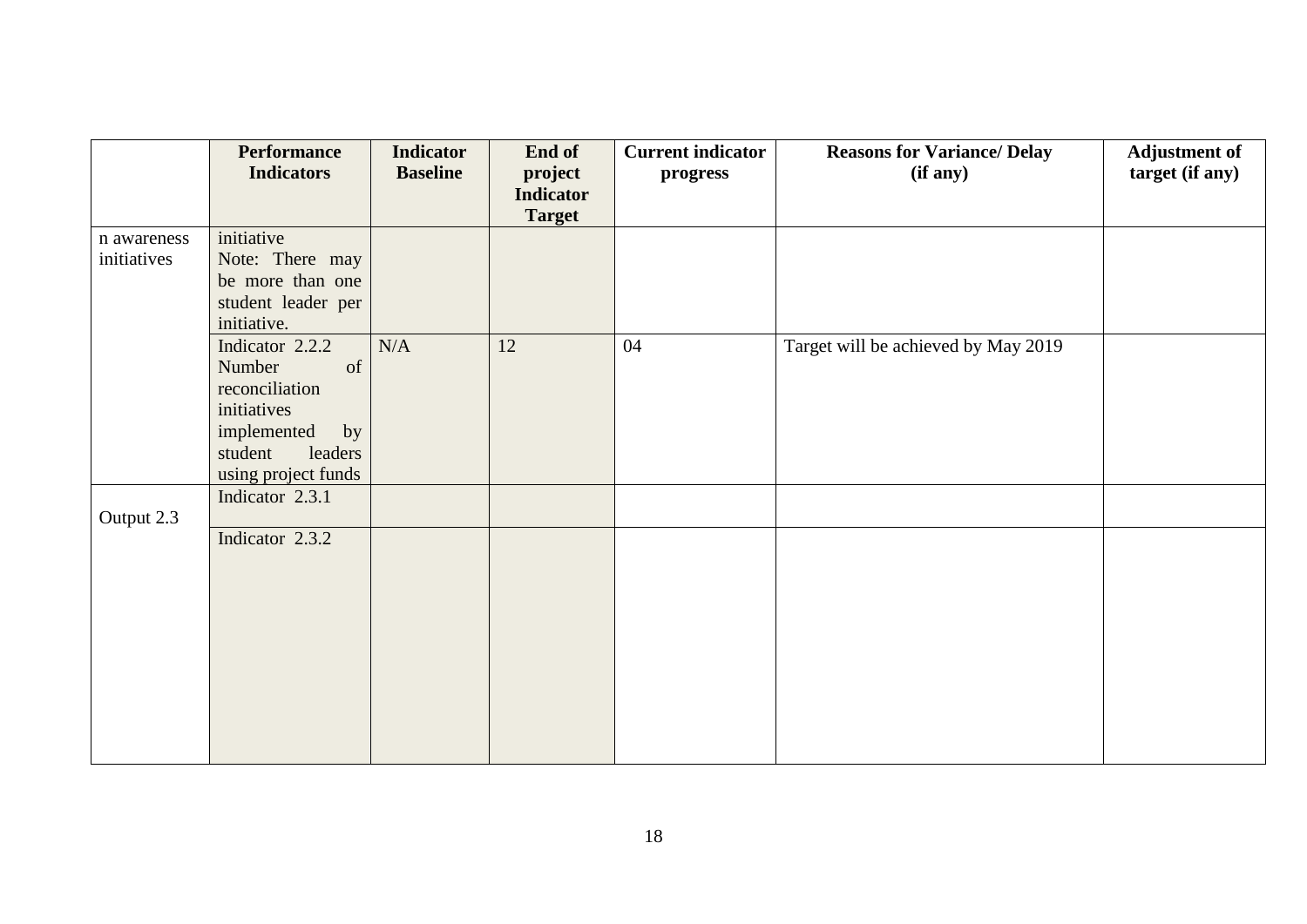|                  | <b>Performance</b>    | <b>Indicator</b> | End of                            | <b>Current indicator</b> | <b>Reasons for Variance/ Delay</b> | <b>Adjustment of</b> |
|------------------|-----------------------|------------------|-----------------------------------|--------------------------|------------------------------------|----------------------|
|                  | <b>Indicators</b>     | <b>Baseline</b>  | project                           | progress                 | (if any)                           | target (if any)      |
|                  |                       |                  | <b>Indicator</b><br><b>Target</b> |                          |                                    |                      |
|                  |                       |                  |                                   |                          |                                    |                      |
|                  |                       |                  |                                   |                          |                                    |                      |
|                  |                       |                  |                                   |                          |                                    |                      |
|                  |                       |                  |                                   |                          |                                    |                      |
| <b>Outcome 3</b> | Indicator 3.1         | N/A              | 21                                | 21                       | Achieved                           |                      |
| Community        | Number<br>of          |                  |                                   |                          |                                    |                      |
| youth leaders    | districts<br>targeted |                  |                                   | Under this               |                                    |                      |
| are mobilized    | transitional<br>for   |                  |                                   | outcome, all TJ          |                                    |                      |
| to increase      | justice information   |                  |                                   | trainings have           |                                    |                      |
| understandin     | sessions              |                  |                                   | been completed on        |                                    |                      |
| g of peace       |                       |                  |                                   | due time. (21            |                                    |                      |
| building         |                       |                  |                                   | districts combined       |                                    |                      |
| within local     |                       |                  |                                   | in to 10 two days        |                                    |                      |
| youth groups     |                       |                  |                                   | residential              |                                    |                      |
|                  | Indicator 3.2         |                  |                                   | programs)                |                                    |                      |
|                  |                       |                  |                                   |                          |                                    |                      |
|                  | Indicator 3.3         |                  |                                   |                          |                                    |                      |
|                  |                       |                  |                                   |                          |                                    |                      |
| Output 3.1       | Indicator 3.1.1       | N/A              | 84                                | 76                       | Target will be achieved by May     |                      |
| Develop and      | Number of youth       |                  |                                   |                          |                                    |                      |
| deliver 02day    | TJ<br>facilitators    |                  |                                   | Up to now, youth         |                                    |                      |
| training         | trained<br>on         |                  |                                   | led follow up            |                                    |                      |
| course on        | transitional justice  |                  |                                   | sessions are been        |                                    |                      |
| transitional     | and peacebuilding     |                  |                                   | completed in 19          |                                    |                      |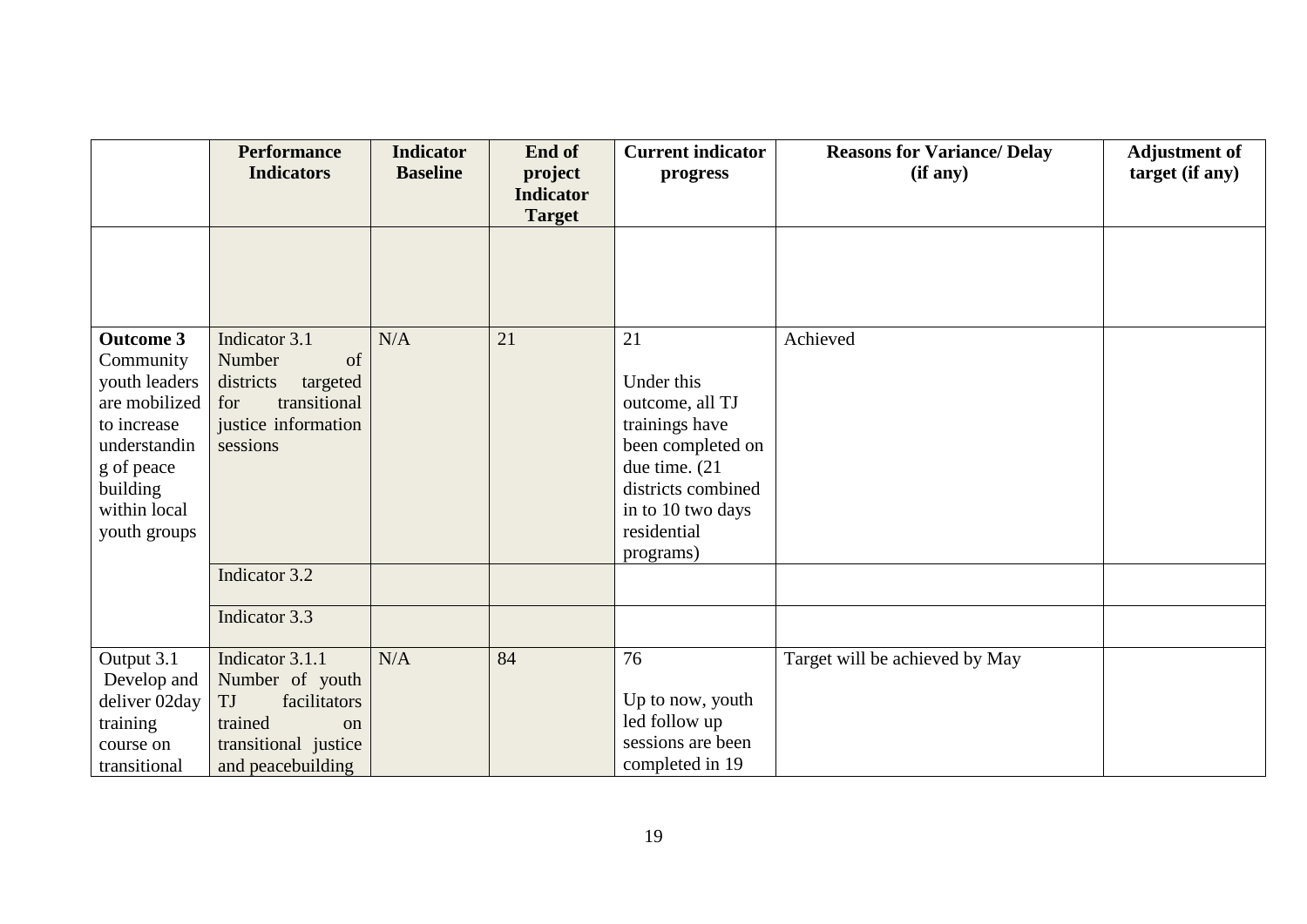|                                                                                                  | <b>Performance</b><br><b>Indicators</b>                                                                                               | <b>Indicator</b><br><b>Baseline</b> | End of<br>project                 | <b>Current indicator</b><br>progress               | <b>Reasons for Variance/ Delay</b><br>(if any) | <b>Adjustment of</b><br>target (if any) |
|--------------------------------------------------------------------------------------------------|---------------------------------------------------------------------------------------------------------------------------------------|-------------------------------------|-----------------------------------|----------------------------------------------------|------------------------------------------------|-----------------------------------------|
|                                                                                                  |                                                                                                                                       |                                     | <b>Indicator</b><br><b>Target</b> |                                                    |                                                |                                         |
| justice,<br>peacebuildin                                                                         |                                                                                                                                       |                                     |                                   | different districts.                               |                                                |                                         |
| g, and gender<br>for youth<br>leaders                                                            | Indicator 3.1.2<br>Number of youth<br>leaders trained on<br>transitional justice<br>and peacebuilding                                 | N/A                                 | 400                               | 427 grassroots<br>level leaders<br>$(M-272&F-155)$ | Achieved                                       |                                         |
| Output 3.2<br>Produce and                                                                        | Indicator 3.2.1<br>N/A                                                                                                                |                                     |                                   |                                                    |                                                |                                         |
| distribute a<br>transitional<br>justice<br>Frequently<br>Asked<br>Questions<br>(FAQ)<br>brochure | Indicator 3.2.2<br>N/A                                                                                                                |                                     |                                   |                                                    |                                                |                                         |
| Output 3.3<br>Youth<br>leaders<br>deliver<br>transitional<br>justice<br>information              | Indicator 3.3.1<br>Number<br>of<br>transitional justice<br>information<br>sessions facilitated<br>for<br>youth<br>associations<br>and | N/A                                 | 21                                | 19                                                 | Target will be achieved by May 2019            |                                         |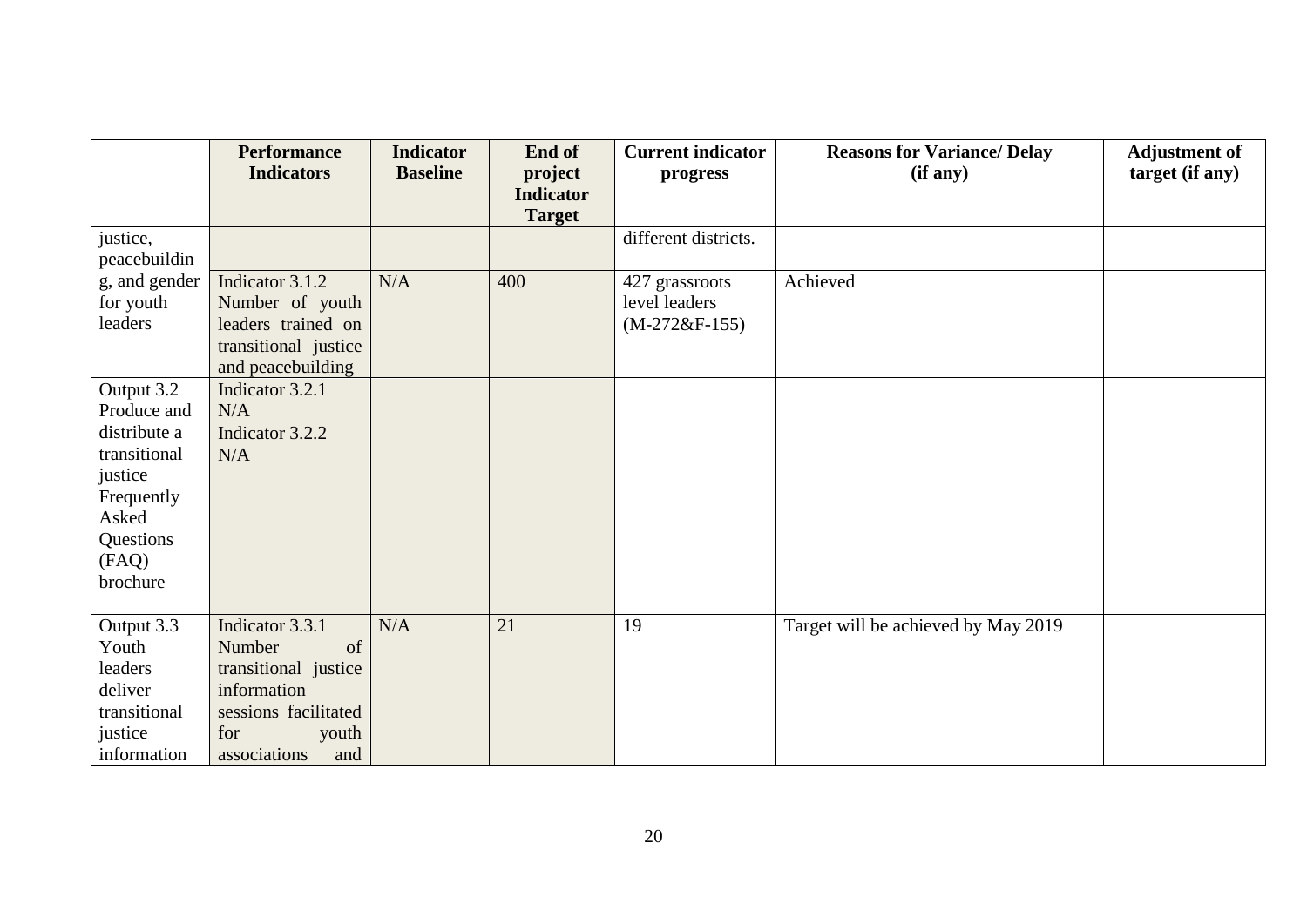|                  | <b>Performance</b>  | <b>Indicator</b> | End of           | <b>Current indicator</b> | <b>Reasons for Variance/ Delay</b> | <b>Adjustment of</b> |
|------------------|---------------------|------------------|------------------|--------------------------|------------------------------------|----------------------|
|                  | <b>Indicators</b>   | <b>Baseline</b>  | project          | progress                 | (if any)                           | target (if any)      |
|                  |                     |                  | <b>Indicator</b> |                          |                                    |                      |
|                  |                     |                  | <b>Target</b>    |                          |                                    |                      |
| sessions to      | <b>CSOs</b>         |                  |                  |                          |                                    |                      |
| youth            |                     |                  |                  |                          |                                    |                      |
| associations     |                     |                  |                  |                          |                                    |                      |
| and civil        | Indicator 3.3.2     | N/A              | 420              | 621 district leaders     | Achieved                           |                      |
| society          | of<br>Number        |                  |                  | representing             |                                    |                      |
| organizations    | community           |                  |                  | various youth            |                                    |                      |
| (CSOs)           | members<br>who      |                  |                  | clubs and civil          |                                    |                      |
|                  | attend transitional |                  |                  | society                  |                                    |                      |
|                  | justice information |                  |                  | organisations ;(M-       |                                    |                      |
|                  | sessions            |                  |                  | 324&F-297).              |                                    |                      |
| <b>Outcome 4</b> | Indicator 4.1       |                  |                  |                          |                                    |                      |
|                  | Indicator 4.2       |                  |                  |                          |                                    |                      |
|                  |                     |                  |                  |                          |                                    |                      |
|                  | Indicator 4.3       |                  |                  |                          |                                    |                      |
|                  |                     |                  |                  |                          |                                    |                      |
| Output 4.1       | Indicator 4.1.1     |                  |                  |                          |                                    |                      |
|                  | Indicator 4.1.2     |                  |                  |                          |                                    |                      |
|                  |                     |                  |                  |                          |                                    |                      |
| Output 4.2       | Indicator 4.2.1     |                  |                  |                          |                                    |                      |
|                  | Indicator 4.2.2     |                  |                  |                          |                                    |                      |
|                  |                     |                  |                  |                          |                                    |                      |
| Output 4.3       | Indicator 4.3.1     |                  |                  |                          |                                    |                      |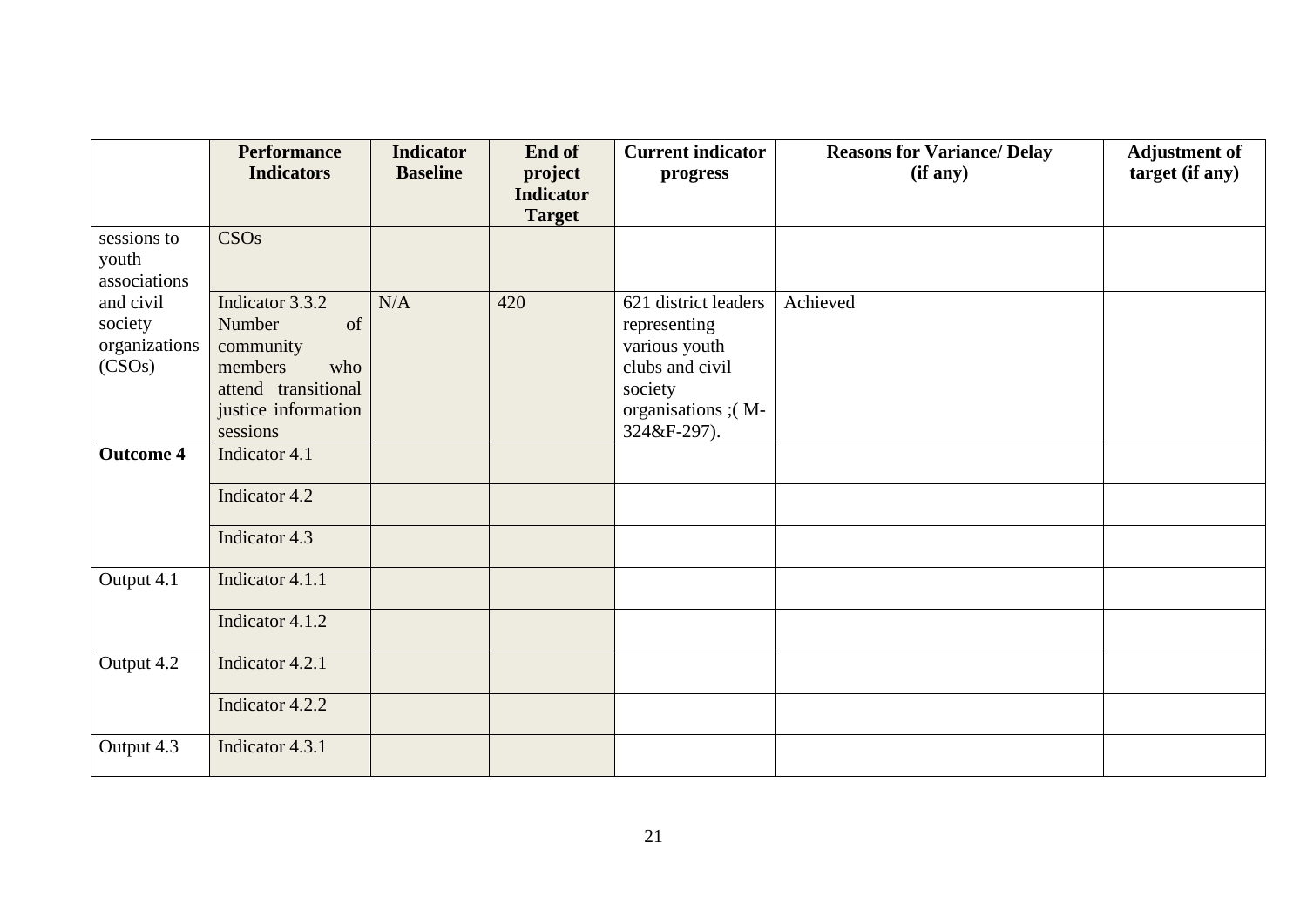| <b>Performance</b><br><b>Indicators</b> | <b>Indicator</b><br><b>Baseline</b> | <b>End of</b><br>project<br><b>Indicator</b><br>Target | <b>Current indicator</b><br>progress | <b>Reasons for Variance/ Delay</b><br>(if any) | <b>Adjustment of</b><br>target (if any) |
|-----------------------------------------|-------------------------------------|--------------------------------------------------------|--------------------------------------|------------------------------------------------|-----------------------------------------|
| Indicator 4.3.2                         |                                     |                                                        |                                      |                                                |                                         |